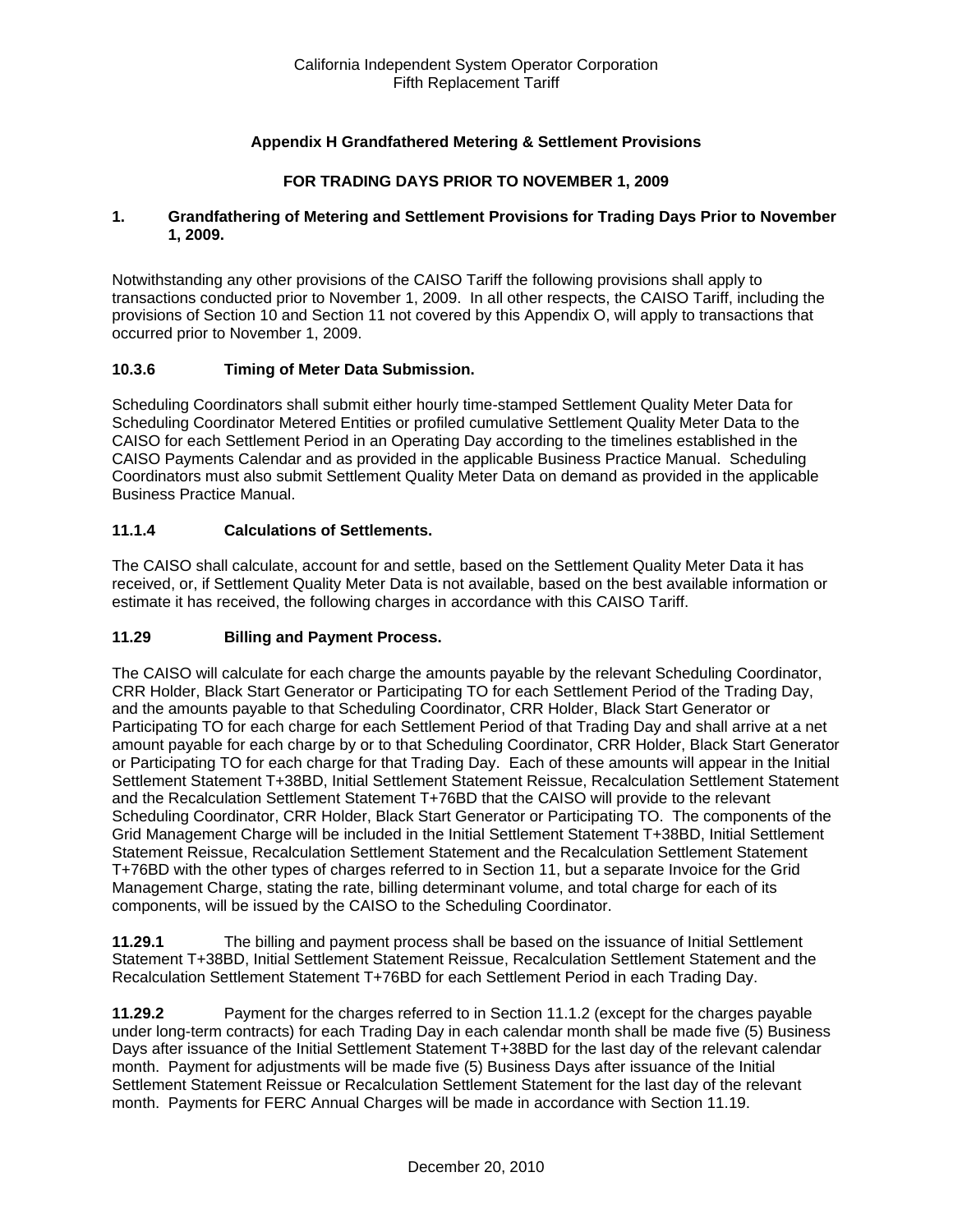## **11.29.5 General Principles for Production of Settlement Statements.**

## **11.29.5.1 Basis of Settlement.**

The basis of each Settlement Statement shall be the debiting or crediting of an account in the name of the relevant Scheduling Coordinator, CRR Holder, Black Start Generator or Participating TO in the general ledger set up by the CAISO to reflect all transactions, charges or payments settled by the CAISO.

### **11.29.5.2 Right to Dispute.**

All Scheduling Coordinators, CRR Holders, Black Start Generators or Participating TOs shall have the right to dispute any item or calculation set forth in any Initial Settlement Statement in accordance with this CAISO Tariff.

### **11.29.7 Settlements Cycle.**

## **11.29.7.1 Timing of the Settlements Process.**

## **11.29.7.1.1 Initial Settlement Statement T+38BD.**

The CAISO shall provide to each Scheduling Coordinator, CRR Holder, Black Start Generator or Participating TO for validation an Initial Settlement Statement for each Trading Day within thirty-eight (38) Business Days of the relevant Trading Day, covering all Settlement Periods in that Trading Day. Each Initial Settlement Statement will include a statement of:

(a) the amount payable or receivable by the Scheduling Coordinator, CRR Holder, Black Start Generator or Participating TO for each charge referred to in Section 11 for each Settlement Period in the relevant Trading Day;

(b) the total amount payable or receivable by that Scheduling Coordinator, CRR Holder, Black Start Generator or Participating TO for each charge for all Settlement Periods in that Trading Day after the amounts payable and the amounts receivable under (a) have been netted off pursuant to Section 11.29; and

(c) the components of each charge in each Settlement Period except for information contained in the Imbalance Energy report referred to in this Section 11.29.7.1.1.

Each Initial Settlement Statement shall also be accompanied by a breakdown of the components of the Imbalance Energy Charge (the Imbalance Energy report).

**11.29.7.1.2** Each Scheduling Coordinator, CRR Holder, Black Start Generator or Participating TO shall have a period of eight (8) Business Days from the issuance of an Initial Settlement Statement during which it may review the Initial Settlement Statement T+38BD and notify the CAISO of any errors. No later than fifty-one (51) Business Days after the Trading Day to which it relates, the CAISO shall issue an Initial Settlement Statement Reissue or a Recalculation Settlement Statement to each Scheduling Coordinator or CRR Holder for that Trading Day.

#### **11.29.7.1.3 Initial Settlement Statement Reissues and Recalculation Settlement Statements.**

The CAISO shall provide to each Scheduling Coordinator, CRR Holder, Black Start Generator or Participating TO an Initial Settlement Statement Reissue or a Recalculation Settlement Statement in accordance with the CAISO Tariff and the CAISO Payments Calendar. The Initial Settlement Statement Reissue or Recalculation Settlement Statement shall be in a format similar to that of the Initial Settlement Statement and shall include the same granularity of information provided in the Initial Settlement Statement as amended following the validation procedure.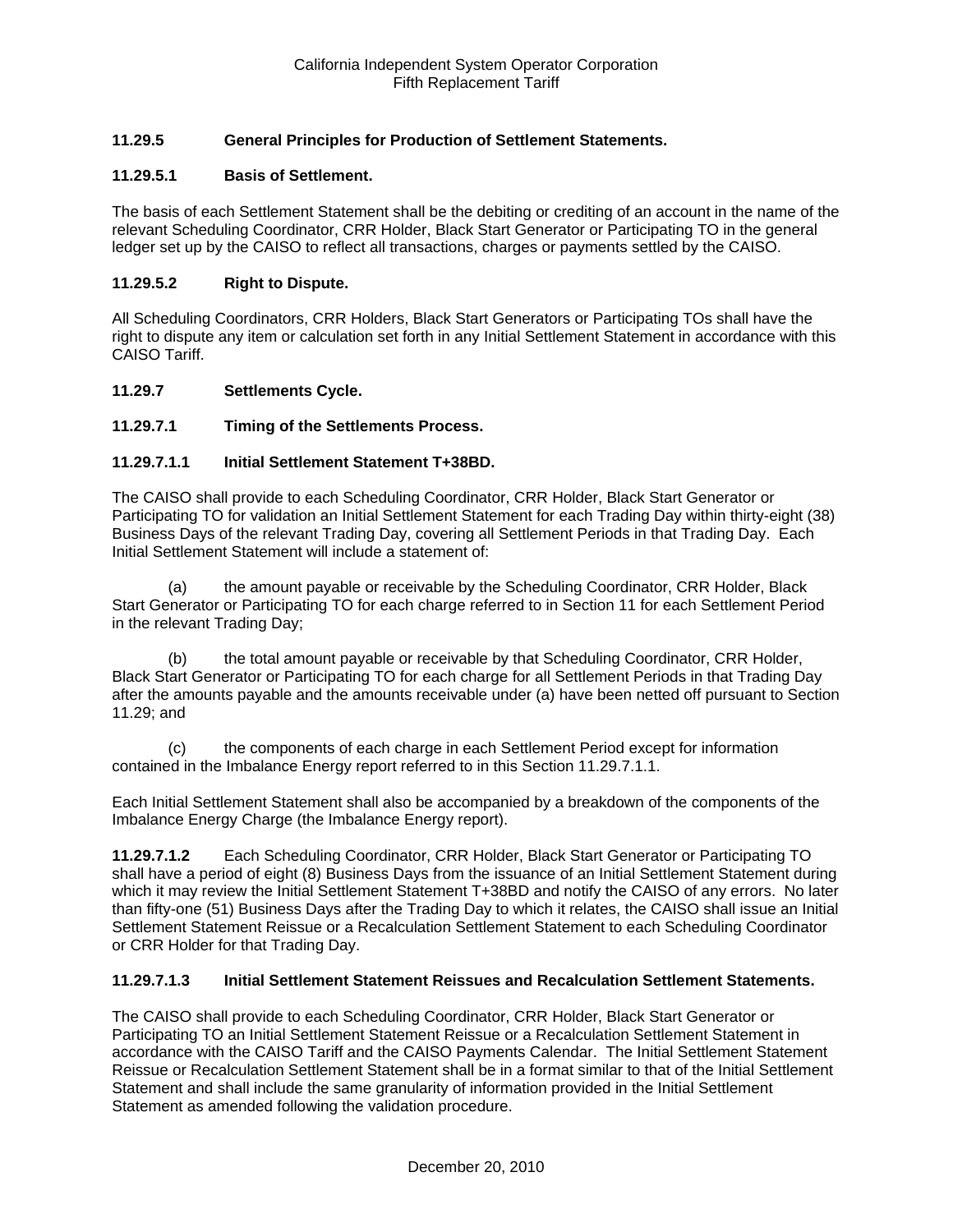**11.29.7.1.4** Each Scheduling Coordinator, CRR Holder, Black Start Generator or Participating TO shall have a period of ten (10) Business Days from the issuance of the Initial Settlement Statement Reissue or Recalculation Settlement Statement during which it may review the Incremental Changes on the Initial Settlement Statement Reissue or Recalculation Settlement Statement and notify the CAISO of any errors. No later than twenty-five (25) Business Days from the date of issuance of the Initial Settlement Statement Reissue or Recalculation Settlement Statement, the CAISO shall issue the 76th Day Recalculation Settlement Statement and shall incorporate any required corrections in a subsequent Initial Settlement Statement.

## **11.29.7.2 Basis for Billing and Payment.**

The Initial Settlement Statement T+38BD, Initial Settlement Statement Reissue, Recalculation Settlement Statement and the Recalculation Settlement Statement T+76BD shall constitute the basis for billing and associated automatic funds transfers in accordance with this CAISO Tariff. The Initial Settlement Statement T+38BD shall constitute the basis for billing and associated automatic funds transfers for all charges in the first instance. The Initial Settlement Statement Reissue and Recalculation Settlement Statement shall constitute the basis for billing and associated automatic funds transfers for adjustments to charges set forth in the Initial Settlement Statement T+38BD. Each Scheduling Coordinator, CRR Holder, Black Start Generator, and Participating TO shall pay any net debit and shall be entitled to receive any net credit shown in an Invoice or Payment Advice on the Payment Date, whether or not there is any dispute regarding the amount of the debit or credit.

## **11.29.7.2.1 Elimination of Invoices under \$10.00.**

Preliminary and final Invoices and Payment Advices due to or from any Market Participant for amounts less than \$10.00 will be adjusted to \$0.00 and no amount will be due to or from that Market Participant for that Invoice or Payment Advice.

## **11.29.7.3 Settlement Statement Re-runs and Post Final Adjustments.**

The CAISO is authorized to perform Settlement Statement Re-runs following approval of the CAISO Governing Board. A request to perform a Settlement Statement Re-run may be made at any time by a Scheduling Coordinator, CRR Holder, Black Start Generator, or Participating TO by notice in writing to the CAISO Governing Board. The CAISO Governing Board shall, in considering whether to approve a request for a Settlement Statement Re-run, determine in its reasonable discretion whether there is good cause to justify the performance of a Settlement Statement Re-run.

**11.29.7.3.1** If a Settlement Statement Re-run is ordered by the CAISO Governing Board, the CAISO shall arrange to have the Settlement Statement Re-run carried out as soon as is reasonably practicable following the CAISO Governing Board's order, subject to the availability of staff and computer time, compatible software, appropriate data and other resources.

**11.29.7.3.2** The cost of a Settlement Statement Re-run shall be borne by the Scheduling Coordinator, CRR Holder, Black Start Generator, or Participating TO requesting it, unless the Settlement Statement Re-run was needed due to a clerical oversight or error on the part of the CAISO staff.

**11.29.7.3.3** Where a Settlement Statement Re-run indicates that the accounts of Scheduling Coordinators, CRR Holders, Black Start Generators, or Participating TOs should be debited or credited to reflect alterations to Settlements previously made under this CAISO Tariff, for those Scheduling Coordinators, CRR Holders, Black Start Generators, or Participating TOs affected by the statement rerun, the CAISO shall reflect the amounts to be debited or credited in the next subsequent Recalculation Settlement Statement that it issues following the Settlement Statement Re-run to which the provisions of this Section 11 apply.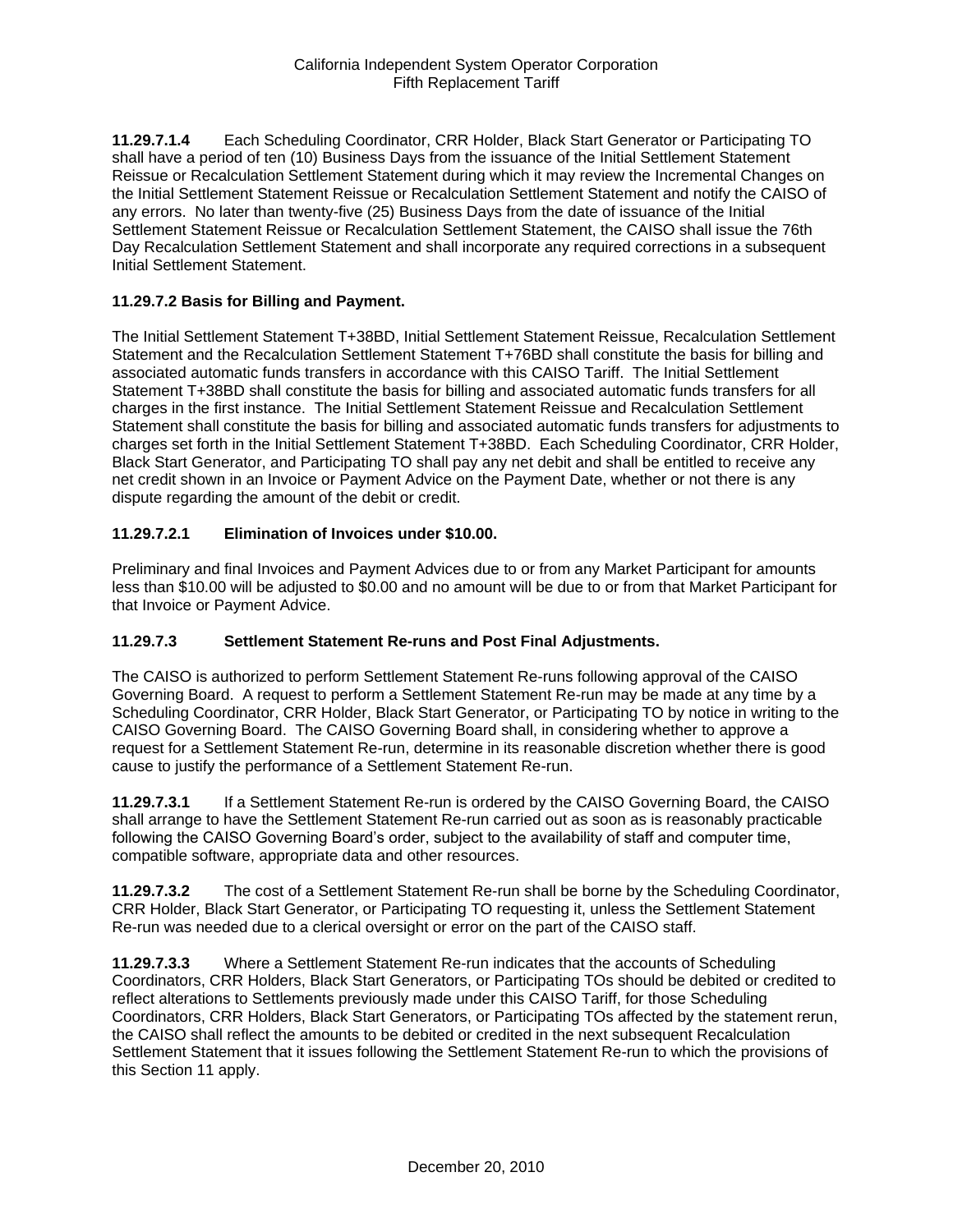**11.29.7.3.4** Reruns, post closing adjustments and the financial outcomes of CAISO ADR Procedures and any other dispute resolution may be invoiced separately from monthly market activities. The CAISO shall provide a Market Notice at least thirty (30) days prior to such invoicing identifying the components of such Invoice or Payment Advice.

## **11.29.8 Confirmation and Validation.**

## **11.29.8.1 Confirmation.**

It is the responsibility of each Scheduling Coordinator, CRR Holder, Black Start Generator, or Participating TO to notify the CAISO if it fails to receive a Settlement Statement on the date specified for the publication of such Settlement Statement in the CAISO Payments Calendar. Each Scheduling Coordinator, CRR Holder, Black Start Generator, or Participating TO shall be deemed to have received its Settlement Statement on the dates specified, unless it notifies the CAISO to the contrary.

## **11.29.8.2 Validation.**

Each Scheduling Coordinator, CRR Holder, Black Start Generator, or Participating TO shall have the opportunity to review the terms of the Initial Settlement Statement T+38BD that it receives. The Scheduling Coordinator, CRR Holder, Black Start Generator, or Participating TO shall be deemed to have validated each Initial Settlement Statement unless it has raised a dispute or reported an exception within eight (8) Business Days from the date of issuance. Once validated, an Initial Settlement Statement shall be binding on the Scheduling Coordinator, CRR Holder, Black Start Generator or Participating TO to which it relates, unless the CAISO performs a Settlement Statement Re-run pursuant to Section 11.29.7.3.

The notice of dispute, if any, shall state clearly the Trading Day, the issue date of the Initial Settlement Statement, the item disputed, the reasons for the dispute, the amount claimed (if appropriate) and shall be accompanied with all available evidence reasonably required to support the claim.

## **11.29.8.3 Validation of Initial Settlement Statement Reissue and Recalculation Settlement Statements.**

Each Scheduling Coordinator, CRR Holder, Black Start Generator or Participating TO shall have the opportunity to review the Incremental Changes that appear on the Initial Settlement Statement Reissue and Recalculation Settlement Statement that it receives. The Scheduling Coordinator, CRR Holder, Black Start Generator or Participating TO shall be deemed to have validated the Incremental Changes on each Initial Settlement Statement Reissue and Recalculation Settlement Statement unless it has raised a dispute or reported an exception regarding those Incremental Changes within ten (10) Business Days from the date of issuance. Once validated, the Incremental Changes on the Initial Settlement Statement Reissue and Recalculation Settlement Statement shall be binding on the Scheduling Coordinator, CRR Holder, Black Start Generator or Participating TO to which it relates, unless the CAISO performs a Settlement Statement Re-run pursuant to Section 11.29.7.3. The notice of dispute shall state clearly the Trading Day, the issue date of the Initial Settlement Statement Reissue and Recalculation Settlement Statement, the item disputed, the reasons for the dispute, the amount claimed (if appropriate) and shall be accompanied with all available evidence reasonably required to support the claim. The only Recalculation Settlement Statement that cannot be disputed is the one issued on T+60BD.

## **11.29.8.4 Recurring Disputes or Exceptions.**

A Scheduling Coordinator, CRR Holder, Black Start Generator or Participating TO may request the CAISO to treat as recurring a dispute or exception raised in accordance with Sections 11.29.8.1 and 11.29.8.2 above, if a dispute or exception would apply to subsequent Initial and the Initial Settlement Statement Reissue and Recalculation Settlement Statements. A request for recurring treatment may be made for any valid reason provided that subsequent Initial Settlement Statements T+38BD, Initial Settlement Statement Reissue and Recalculation Settlement Statements would be affected, including but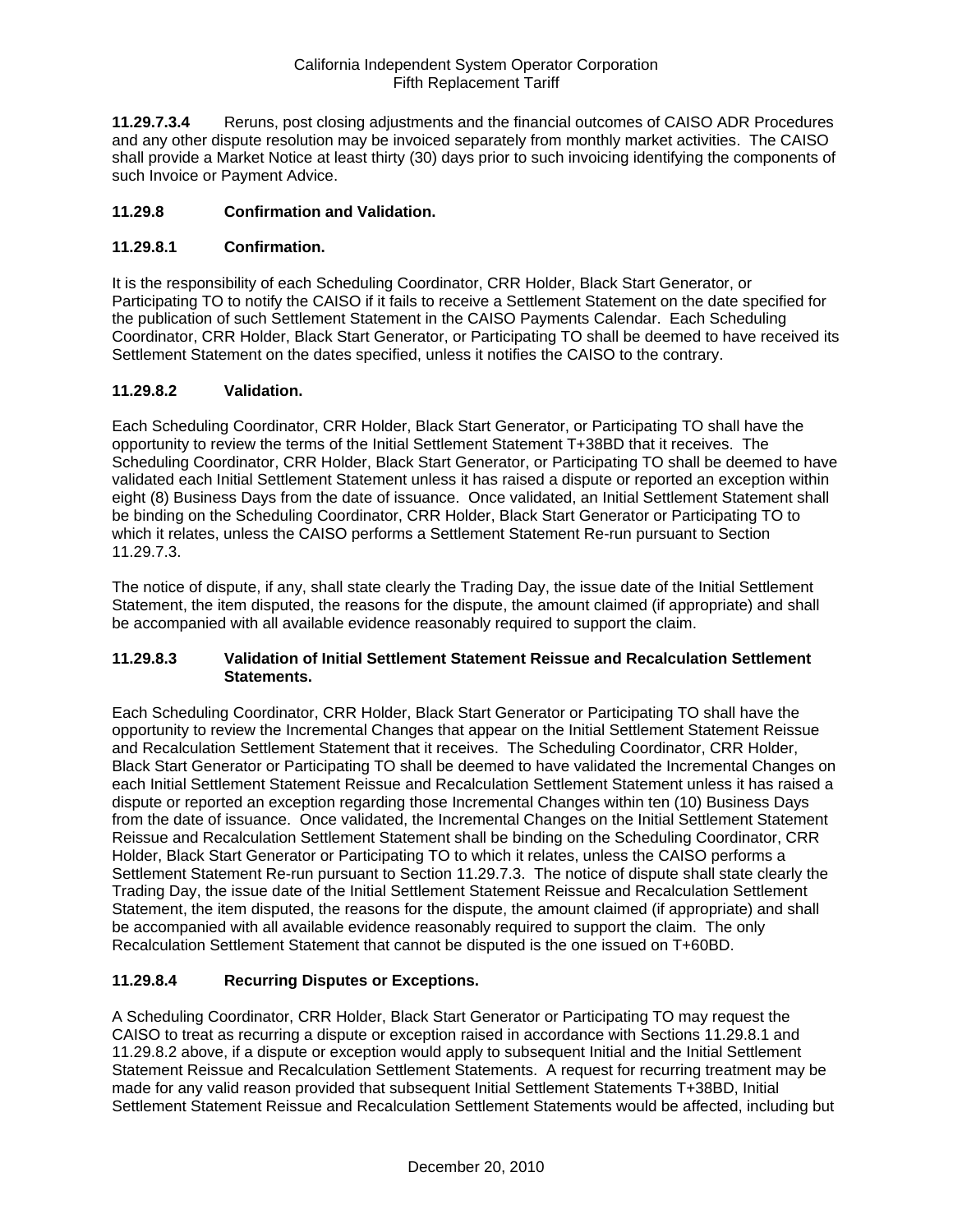not limited to, that the disputed calculation will recur, or that a disagreement as to policy will affect calculations in subsequent Initial Settlement Statement T+38BD, the Initial Settlement Statement Reissue and Recalculation Settlement Statements. If a Scheduling Coordinator, CRR Holder, Black Start Generator or Participating TO wishes to request that the CAISO treat a dispute as recurring, it shall, in the notice, clearly indicate that it requests such treatment and set forth in detail the reasons that support such treatment. To the extent possible, the Scheduling Coordinator, CRR Holder, Black Start Generator or Participating TO shall state the types of charges and dates to which the dispute will apply, and provide estimates of the amounts that will likely be claimed on each date. The CAISO shall make a determination on such a request within five (5) Business Days of receipt. To preserve its right to dispute an item, a Scheduling Coordinator, CRR Holder, Black Start Generator or Participating TO must continue to raise a dispute or report an exception until it is notified by the CAISO that the CAISO agrees to treat the dispute or exception as recurring. If the CAISO grants a request to treat a dispute or exception as recurring, the dispute raised or exception reported by the Scheduling Coordinator, CRR Holder, Black Start Generator or Participating TO shall be deemed to apply to every subsequent Initial Settlement Statement T+38BD, the Initial Settlement Statement Reissue and Recalculation Settlement Statement provided to the Scheduling Coordinator, CRR Holder, Black Start Generator or Participating TO from the date that the CAISO grants the request for recurrent treatment until: a) ninety (90) days have elapsed, unless the CAISO indicates a different expiration date on its response to the request, in which case the expiration date shall be as stated by the CAISO in its response or b) the dispute or exception is resolved, whichever is shorter. The CAISO may deny a request that the CAISO treat a dispute as recurring for any valid reason, including because the request is not adequately specific as to the basis for recurring treatment or the subsequent calculations that will be affected.

## **11.29.8.5 Amendment.**

Regarding a dispute related to an Initial Settlement Statement, if the CAISO agrees with the amount claimed, it shall incorporate the relevant data into the Initial Settlement Statement Reissue or Recalculation Settlement Statement. Regarding a dispute related to an Incremental Change in an Initial Settlement Statement Reissue or Recalculation Settlement Statement, the CAISO shall make a determination on the dispute no later than twenty-five (25) Business Days from the issuance of the Initial Settlement Statement Reissue or Recalculation Settlement Statement, and, if the CAISO agrees with the amount claimed, shall incorporate the relevant data into the next Recalculation Settlement Statement issued on T+76BD.

## **11.29.8.6 CAISO Contact.**

If the CAISO does not agree with the amount claimed or if it requires additional information, it shall make reasonable efforts (taking into account the time it received the notice of dispute and the complexity of the issue involved) to contact the relevant Scheduling Coordinator, CRR Holder, Black Start Generator or Participating TO to resolve the issue before issuing the Initial Settlement Statement Reissue or Recalculation Settlement Statement. If it is not possible to contact the relevant party, the CAISO shall issue the Initial Settlement Statement Reissue or Recalculation Settlement Statement without taking into account the dispute notice.

## **11.29.10 Billing and Payment.**

The CAISO shall prepare and send to each Scheduling Coordinator, CRR Holder, Black Start Generator or Participating TO two Invoices or Payment Advices for each calendar month. The first Invoice or Payment Advice will be based on the Initial Settlement Statement T+38BD and the second Invoice or Payment Advice will be based on the Initial Settlement Statement Reissue or Recalculation Settlement Statement(s). Each Invoice or Payment Advice will show amounts which are to be paid by or to each Scheduling Coordinator, CRR Holder, Black Start Generator or Participating TO, the Payment Date, being the date on which such amounts are to be paid or received and details of the CAISO Clearing Account to which any amounts owed by Scheduling Coordinators, CRR Holder, Black Start Generator or Participating TO are to be paid.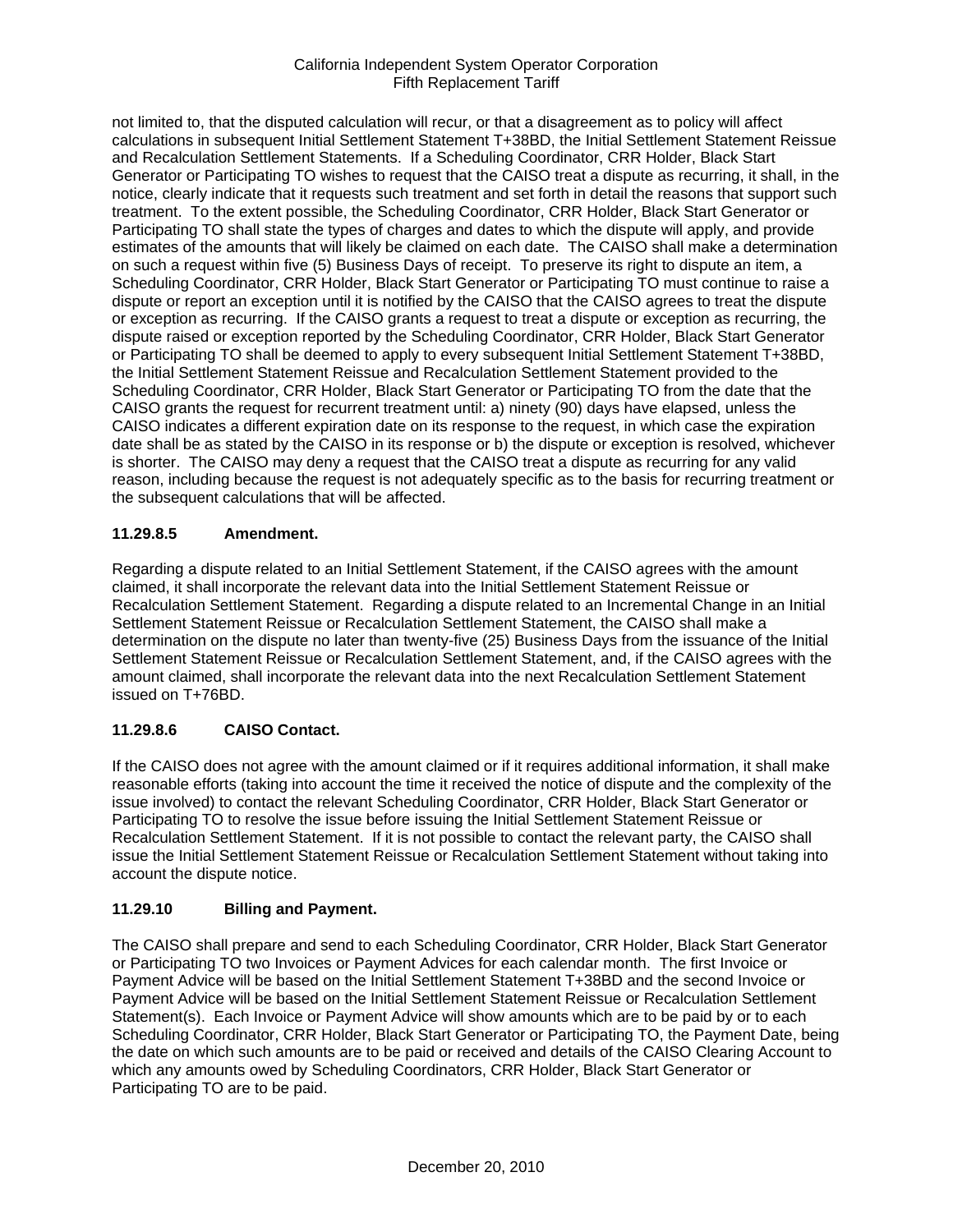The Invoices or Payment Advices will also include the total charges for each component of the Grid Management Charge, the total charges associated with any Interest for each relevant Trading Month, the FERC Annual Charges due monthly, as well as any disbursements associated with a shortfall receipt distribution.

A separate Invoice for the FERC Annual Charges due annually will be issued by the CAISO to the Scheduling Coordinator in accordance with Section 11.19.1.2. The CAISO will issue separate Invoices for NERC/WECC Charges as described in Section 11.20.

A separate Invoice for a shortfall allocation will be issued by the CAISO to Scheduling Coordinators in the event of a payment default in accordance with Section 11.29.17.1.

Settlement Statement Reruns, post closing adjustments and the financial outcomes of CAISO ADR Procedures and any other dispute resolution may be invoiced separately from monthly market activities. The CAISO shall provide a Market Notice at least thirty (30) days prior to such invoicing identifying the components of such Invoice or Payment Advice.

## **11.29.10.1 Emergency Procedures.**

## **11.29.10.2 Use of Estimated Data.**

In the event of an emergency or a failure of any of the CAISO software or business systems, the CAISO may use estimated Settlement Statements and Invoices and Payment Advices and may implement any temporary variation of the timing requirements relating to the Settlement and billing process contained in the CAISO Tariff. Details of the variation and the method chosen to produce estimated data, Settlement Statements and Invoices and Payment Advices will be published on the CAISO Website.

## **11.29.10.3 Payment of Estimated Statements and Invoices.**

When estimated Settlement Statements and Invoices or Payment Advices are issued by the CAISO, payments between the CAISO and Market Participants shall be made on an estimated basis and the necessary corrections shall be made by the CAISO as soon as practicable. The corrections will be reflected as soon as practicable in later Settlement Statements and Invoices and Payment Advices issued by the CAISO. Failure to make such estimated payments shall result in the same consequences as a failure to make actual payments.

## **11.29.10.4 Validation and Correction of Estimated Statements and Invoices.**

The CAISO shall use its best efforts to verify the estimated data and to make the necessary corrections as soon as practicable. The corrections will be reflected as soon as practicable in later Settlement Statements and Invoices and Payment Advices issued by the CAISO.

## **11.29.10.5 Estimated Statements to be Final.**

In the event that the CAISO is of the opinion that, despite its best efforts, it is not possible for it to verify the estimated data because actual data is not reasonably expected to become available to the CAISO in the foreseeable future, the CAISO shall consult with the Market Participants in order to develop the most appropriate substitute data including using data provided by Market Participants. Following such determination of substitute data, the CAISO shall send to the relevant Market Participants revised Settlement Statements and Invoices and Payment Advices. The provisions of Section 11.29.8.6 shall apply to payment of revised Invoices issued in accordance with these emergency procedures. Failure to make payments of such revised Invoices shall result in the same consequences as a failure to make actual payments.

## **11.29.21.2 Evidence of Unpaid Amount.**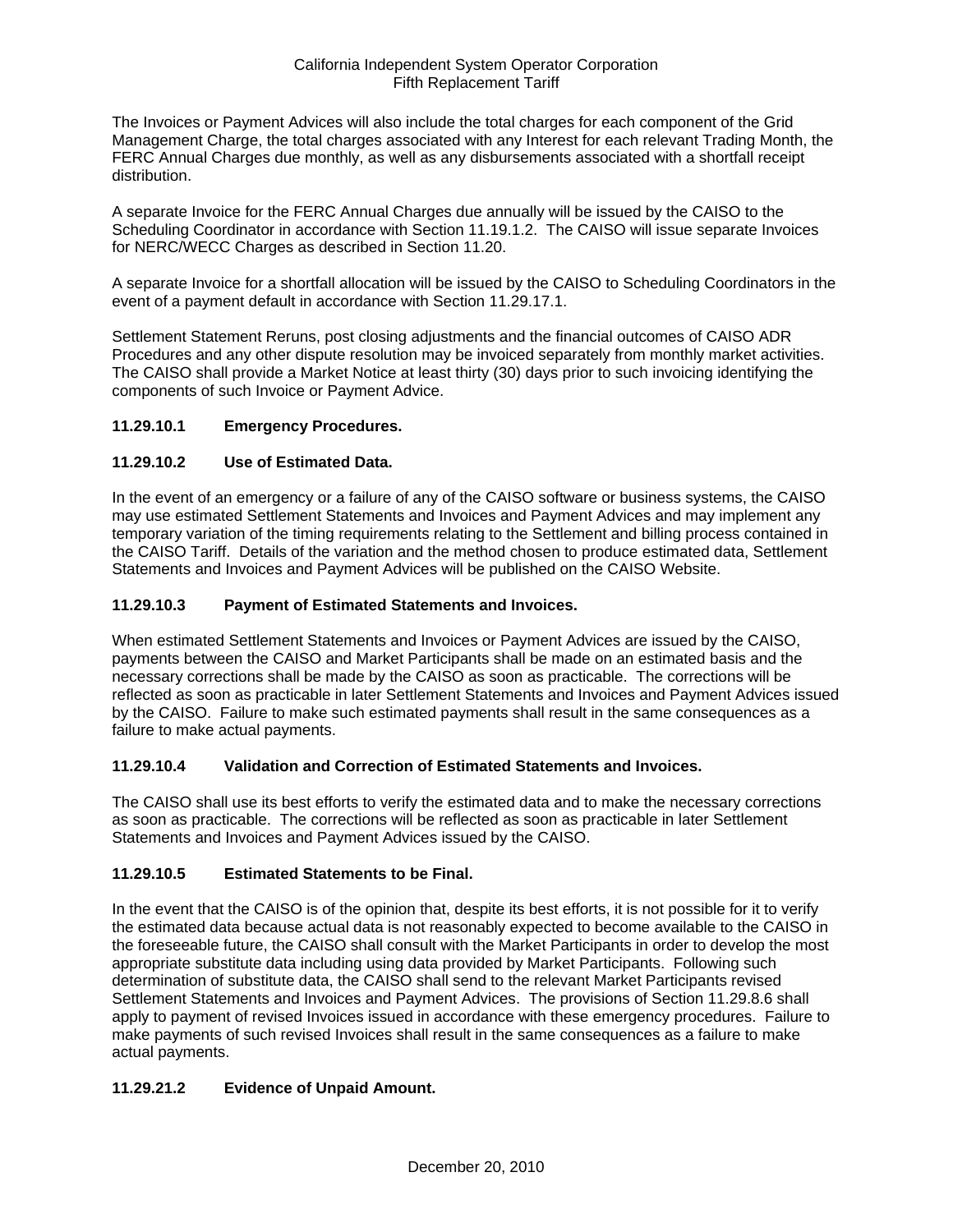The CAISO shall, on request, certify in writing the amounts owed by a CAISO Debtor that remain unpaid and the CAISO Creditors to whom such amounts are owed and shall provide certified copies of the relevant Initial Settlement Statement T+38BD and the Initial Settlement Statement Reissue and Recalculation Settlement Statements, Invoices, Payment Advices, and other documentation on which the CAISO's certificate was based to the CAISO Debtor and the relevant CAISO Creditors. A CAISO certificate given under this Section 11.29.21.2 may be used as prima facie evidence of the amount due by a CAISO Debtor to CAISO Creditors in any legal proceedings.

## **11.29.23 Communications.**

The Initial Settlement Statement T+38BD, any Initial Settlement Statement Reissue, the Recalculation Settlement Statements and Invoices, and Payment Advices will be considered issued to CAISO Creditors or CAISO Debtors when released by the CAISO's secure communication system. Communications on a Payment Date relating to payment shall be made by the fastest practical means including by telephone. If there is a failure of a communication system and it is not possible to communicate by electronic means, then the CAISO or CAISO Creditor or CAISO Debtor, as the case may be, shall communicate by facsimile but only if the recipient is first advised by telephone to expect the facsimile. Methods of communication between the CAISO and Market Participants may be varied by the CAISO giving not less than ten (10) days notice to Market Participants on the CAISO's secure communication system.

## **11.29.24 CAISO Payments Calendar.**

## **11.29.24.1 Preparation.**

In September of each year, the CAISO will prepare a draft CAISO Payments Calendar for the following calendar year showing for each Trading Day:

(a) The date by which Scheduling Coordinators are required to provide Settlement Quality Meter Data for all their Scheduling Coordinator Metered Entities for each Settlement Period in the Trading Day;

(b) The date on which the CAISO will issue Initial Settlement Statements and Invoices and Payment Advices to Scheduling Coordinators or CRR Holders, Black Start Generators and Participating TOs for that Trading Day;

The date by which Scheduling Coordinators, CRR Holders, Black Start Generators and Participating TOs are required to notify the CAISO of any disputes in relation to their Initial Settlement Statements pursuant to Section 11.29.8.2;

(d) The date on which the CAISO will issue the Initial Settlement Statement Reissue and Recalculation Settlement Statements for T+51BD, T+60BD and T+76BD, and Invoices and Payment Advices to Scheduling Coordinators, CRR Holders, Black Start Generators and Participating TOs for that Trading Day;

(e) The date and time by which CAISO Debtors are required to have made payments into the CAISO Clearing Account in payment of Invoices for that Trading Day;

(f) The dates and times on which CAISO Creditors will receive payments from the CAISO Clearing Account of amounts owing to them for that Trading Day; and

(g) In relation to Reliability Must-Run Charges and RMR Payments, the details set out in paragraph 3 of Appendix N, Part J.

The CAISO will make a draft of the CAISO Payments Calendar available on the CAISO Website to Scheduling Coordinators, CRR Holders, Black Start Generators, Participating TOs and RMR Owners any of which may submit comments and objections to the CAISO within two weeks of the date of posting of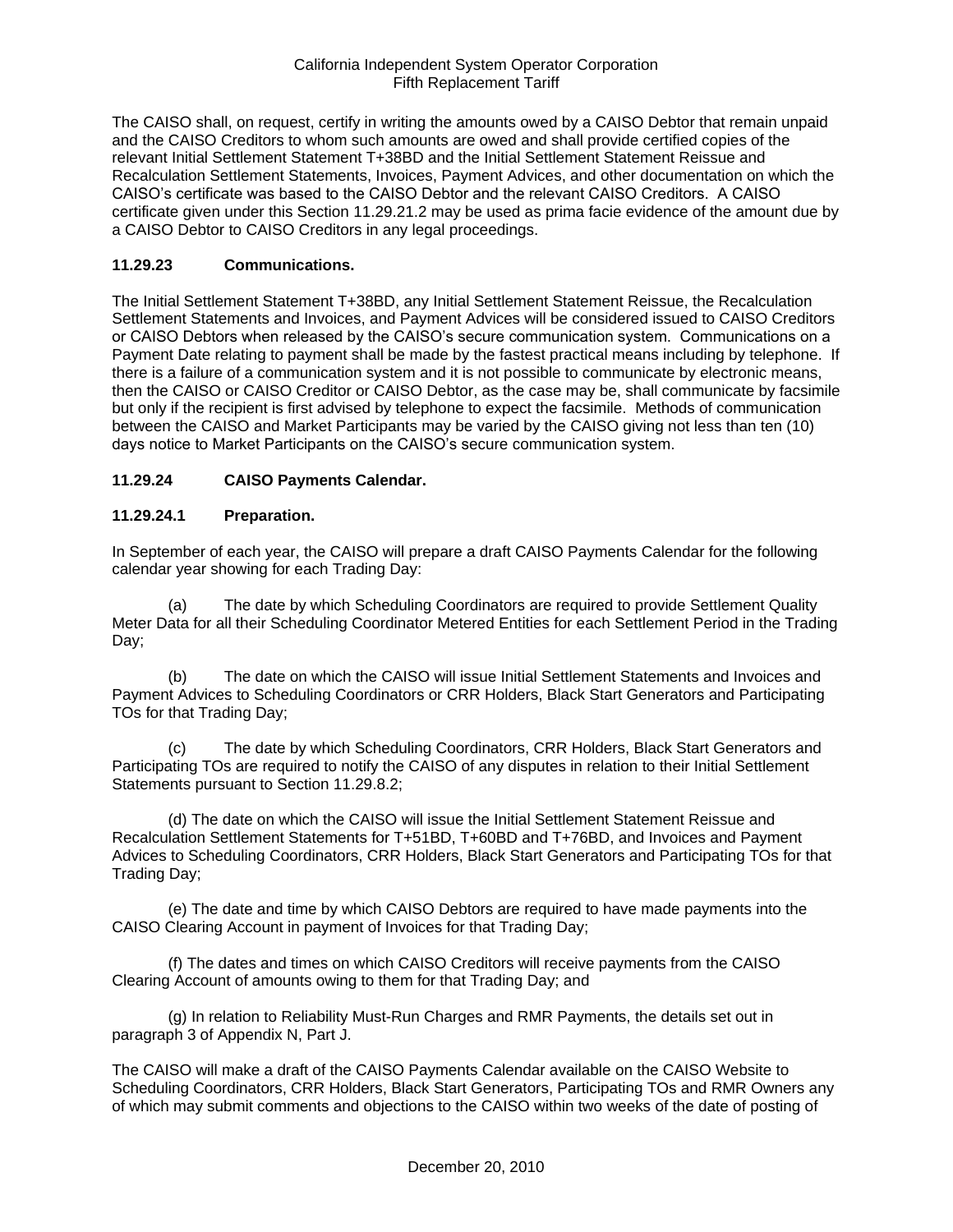the draft on the CAISO Website. No later than October 31st in each year, the CAISO will publish the final CAISO Payments Calendar for the following calendar year, after considering the comments and objections received from Scheduling Coordinators, CRR Holders, Black Start Generators, Participating TOs and RMR Owners. The final CAISO Payments Calendar will be posted on the CAISO Website, and will show for the period from 1 January to 31 December in the next succeeding year (both dates inclusive), the dates on which Settlement Statements shall be published by the CAISO and the Payment Dates on which the CAISO will pay the Participating TOs the Wheeling revenues allocated to them pursuant to Section 26.1.4.3.

### **2. Definitions**

As used in this Appendix O, the capitalized terms defined below shall have the definitions specified in this Section 2. All other capitalized terms shall have the meaning specified in the Master Definition Supplement in Attachment A.

**Incremental Change:** The change in dollar value of a specific Charge Code from the Initial Settlement Statement T+33BD to the Initial Settlement Statement Reissue or Recalculation Settlement Statement including any new Charge Codes or Trading Day charges appearing for the first time on the Initial Settlement Statement, Reissue or Recalculation Settlement Statement.

**Initial Settlement Statement T+38BD**: A Settlement Statement generated by the CAISO for the calculation of Settlements for a given Trading Day, which is published on the thirty eight Business Day from the relevant Trading Day (T+38BD) and is prior to the Invoice or Payment Advice published for the relevant bill period.

**Settlement Statement Re-run:** The recalculation of a Settlement Statement in accordance with the provisions of the CAISO Tariff.

**Recalculation Settlement Statement:** The reissue of an Initial Settlement Statement T+38BD by the CAISO on the fifty-first (51st) Business Day from the relevant Trading Day (T+51BD) if T+51BD falls on a calendar day that is after the day the invoice or Payment Advice for the bill period containing the relevant Trading Day is scheduled to publish.

**Recalculation Settlement Statement T+76BD:** The reissue of an Initial Settlement Statement Reissue or the Recalculation Settlement Statement by the CAISO on the seventy-sixth (76th) Business Day from the relevant Trading Day (T+76BD).

**Settlement Statement:** Any one of the following: Initial Settlement Statement T+38BD, Initial Settlement Statement Reissue, Recalculation Settlement Statement and Recalculation Settlement Statement T+76BD.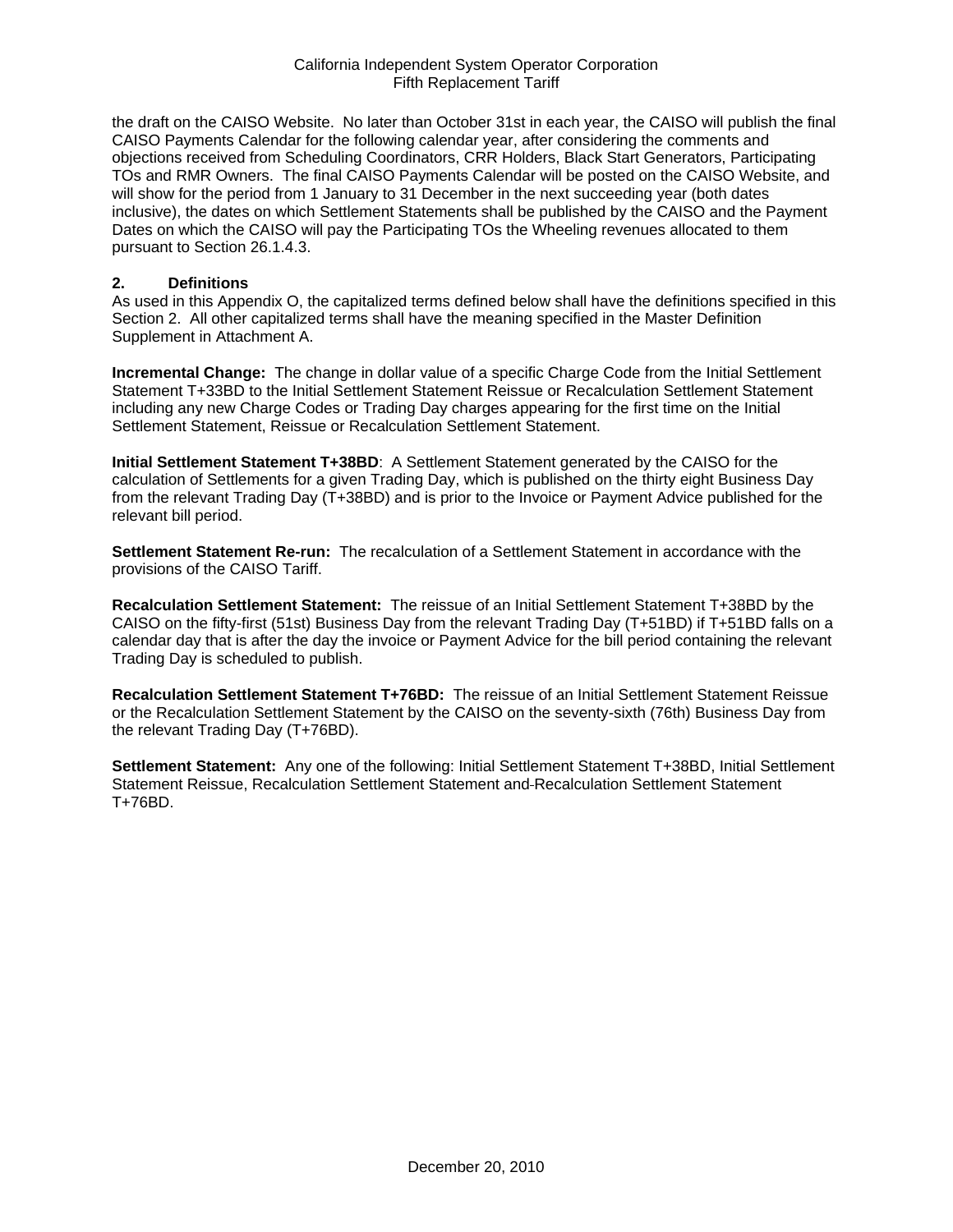## **Appendix I Station Power Protocol**

## **1 General Conditions**

#### **1.1 Procurement**

Station Power may be voluntarily self-supplied through On-Site Self-Supply or Remote Self-Supply. Third Party Supply may serve Station Power only to the extent permissible under the rules and regulations of the applicable Local Regulatory Authority.

## **1.2 Eligibility**

**1.2.1** Only Station Power Loads associated with Generating Units in the CAISO Balancing Authority Area that are part of an approved Station Power Portfolio may be self-supplied in accordance with this SPP. Each Generating Unit must be subject to a PGA, QF PGA, or MSS Agreement. Any generating facility outside the CAISO Balancing Authority Area owned by the same entity is eligible to provide Remote Self-Supply to Station Power Loads, subject to the terms of this SPP. Generating Units wishing to self-supply Station Power, by means other than netting permitted under Section 10.1.3 of the CAISO Tariff, shall complete the application process specified in Section 2 of this SPP.

**1.2.2** Station Power may be self-supplied by a single corporate entity, government agency, or joint powers agency or other legal entity organized under the laws of the State of California. A Station Power Portfolio may not include any facilities that are owned by the owner's corporate Affiliates. In the case of a joint powers agency, a Station Power Portfolio may not include facilities independently owned by one or more members or other legally distinct entities. If an entity owns a portion of a jointly owned Generating Unit, such ownership share may be included in a Station Power Portfolio up to the amount of the associated entitlement to Energy from the jointly-owned Generating Unit provided that: (i) the entity has the right to call upon that Energy for its own use; and (ii) the Energy entitlement is not characterized as a sale from the jointly owned Generating Unit to any of its joint owners.

**1.2.3** Net Output from generating facilities outside the CAISO Balancing Authority Area may be included in a Station Power Portfolio and used as a source of Remote Self-Supply to serve Station Power of Generating Units in the CAISO Balancing Authority Area and part of the Station Power Portfolio, so long as the following conditions are fulfilled:

- (a) Imports of Net Output must be submitted in Self-Schedules using a Resource ID specified by the CAISO;
- (b) HASP Intertie Schedules using such Resource ID do not exceed the available Net Output of such generating facilities in any hour;
- (c) Firm transmission service to a Scheduling Point that assures delivery into the CAISO Balancing Authority Area is secured; and
- (d) Meter Data for generating facilities located outside the CAISO Balancing Authority Area shall be subject to CAISO audit to verify performance in accordance with these requirements.

## **1.3 Limitations**

**1.3.1** Station Power supplied by contemporaneous on-site Generation is treated as permitted netting under Section 10.1.3 of this CAISO Tariff. This SPP neither expands opportunities for nor imposes additional conditions on permitted netting. In accordance with this CAISO Tariff, such contemporaneous self-supplied Station Power need not be submitted in Self-Schedules with the CAISO.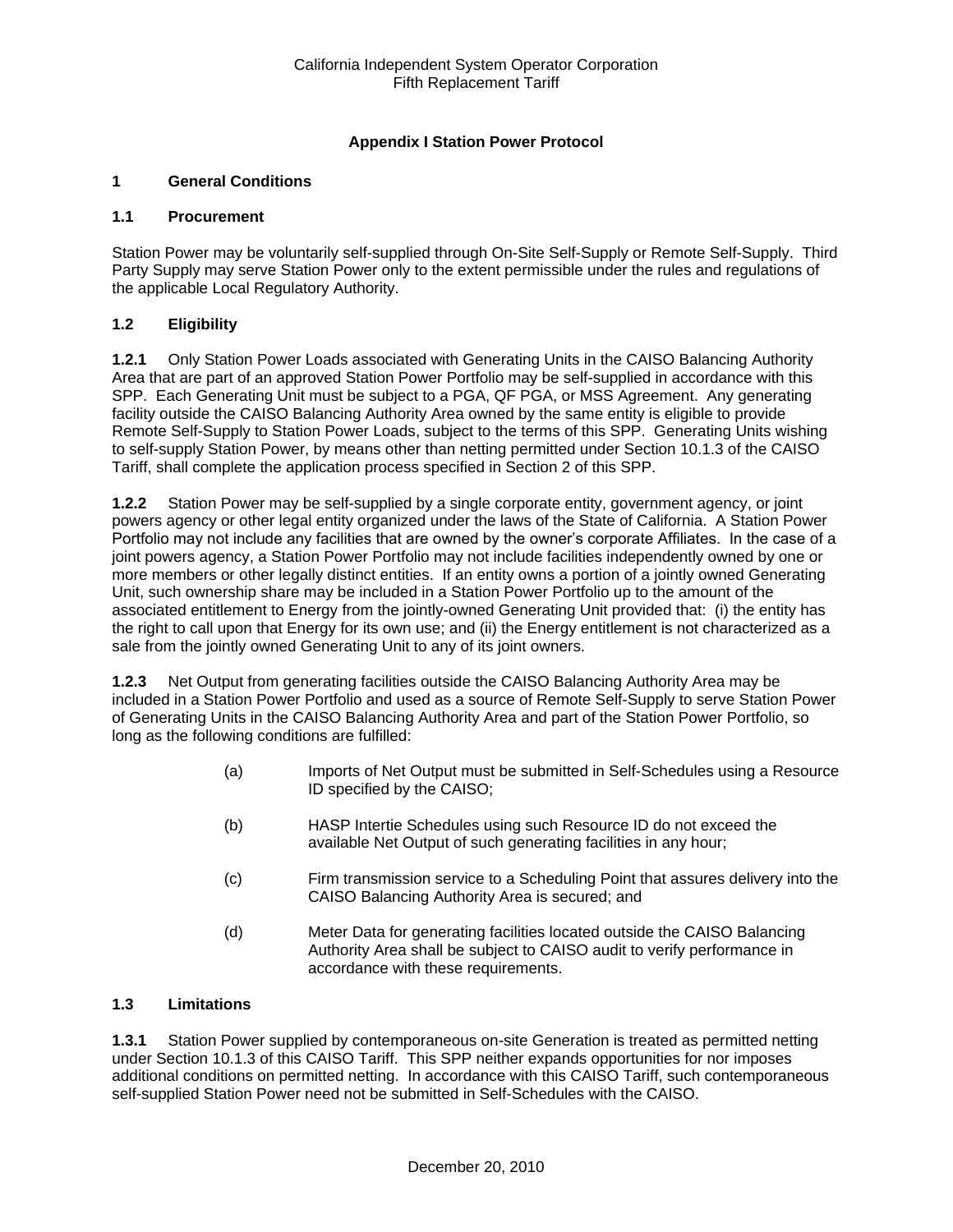**1.3.2** Self-supply of Station Power shall be strictly voluntary. Nothing in this SPP is intended to: 1) preclude a Generating Unit from purchasing Station Power pursuant to an applicable retail rate or tariff; or 2) supersede otherwise applicable jurisdiction of a Local Regulatory Authority, except in the event of a conflict between federal and state tariff provisions, in which case the federal tariff provisions will control.

## **2 Station Power Requirements and Review**

## **2.1 Applications to Self-Supply Station Power**

**2.1.1** An application to establish a Station Power Portfolio or to modify the configuration of Station Power meters or the generating facilities included in a Station Power Portfolio must be submitted according to the process specified by the CAISO and posted on the CAISO Website, and shall include the following information:

- (a) One-line diagrams clearly showing the location and ownership of all Generating Units and Station Power meters, their connection to the CAISO Controlled Grid or distribution system, and the status of breakers and switchgear for normal system operation.
- (b) Identification of any generating facilities outside the CAISO Balancing Authority Area, to be used to provide Remote Self-Supply of Station Power within the proposed Station Power Portfolio. No loads associated with generating facilities outside the CAISO Balancing Authority Area may be supplied under this SPP.
- (c) Certification that the applicant is the sole owner of all generating facilities proposed to be included in the Station Power Portfolio, and that the applicant has the right to call on Energy for its own use from its ownership share of any jointly owned facilities that are proposed to be used to self-supply Station Power.
- (d) Demonstration that each Station Power meter is certified in accordance with the CAISO Tariff.
- (e) Verification that each Station Power meter is subject to a Meter Service Agreement for CAISO Metered Entities, and that each Generating Unit is bound to the CAISO Tariff by a PGA, QF PGA, or MSS Agreement.
- (f) Verification that the applicant has arranged for terms of service with the responsible UDC or MSS Operator for the use of any distribution facilities required to self-supply Station Power.

**2.1.2** On the CAISO's written request, the applicant will provide additional information that the CAISO reasonably determines is necessary to verify the planned operation of the Station Power Portfolio and meet the requirements of Section 2.1.1 of this SPP.

## **2.2 CAISO Monitoring and Review**

**2.2.1** The CAISO will take the following actions with respect to each application to establish a Station Power Portfolio:

> (a) The CAISO shall post on the CAISO Website a listing of the specific Station Power meters and Generating Units located in the CAISO Balancing Authority Area, and any generating facilities outside the CAISO Balancing Authority Area, that compose each Station Power Portfolio, and which are eligible to participate in the self-supply of Station Power in accordance with this SPP.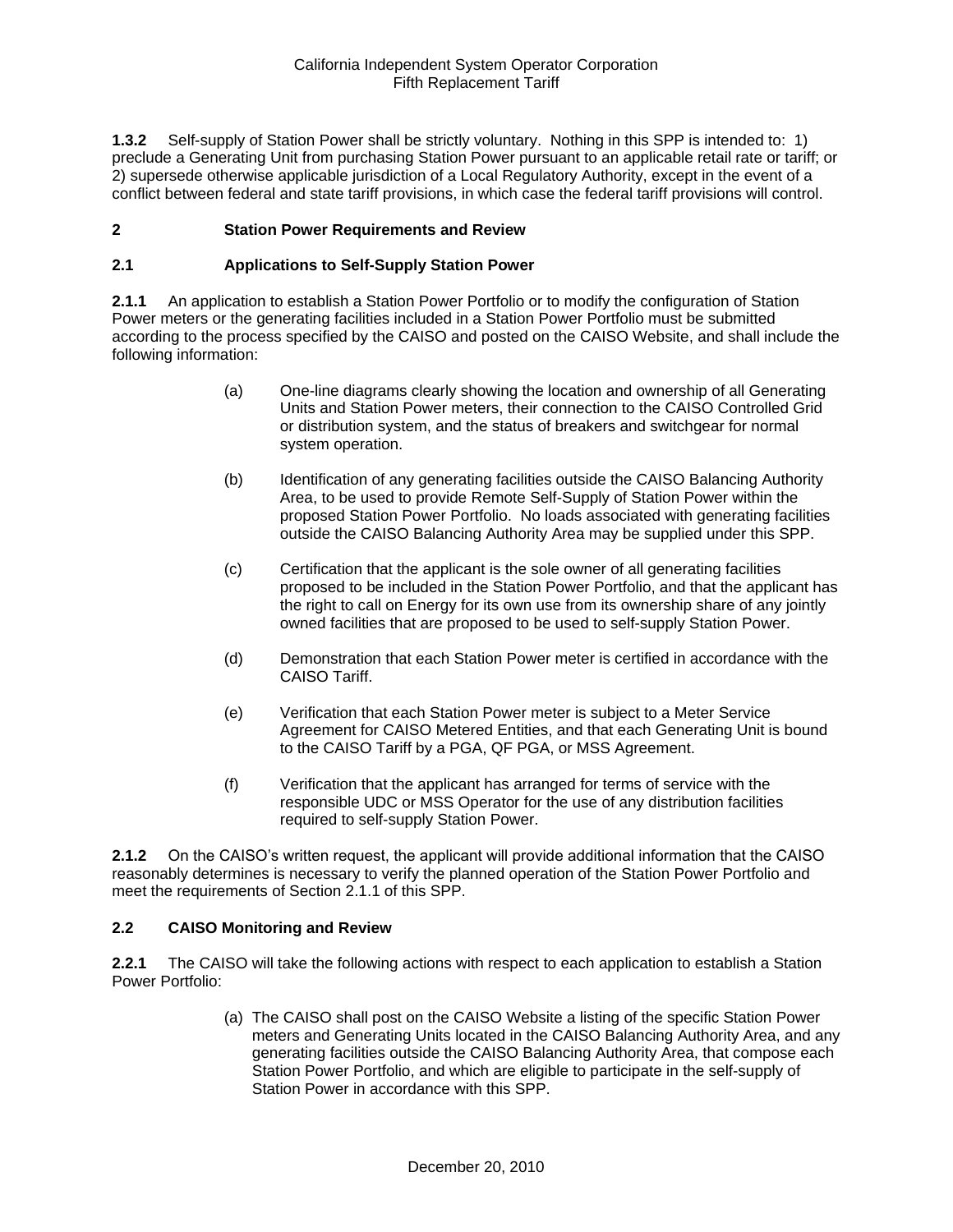- (b) The CAISO will provide the appropriate UDC or MSS Operator and the Local Regulatory Authority with one-line diagrams and other information regarding each application.
- (c) The CAISO will make a determination in consultation with the UDC or MSS Operator and the Local Regulatory Authority on the factual question of whether distribution facilities are involved in the requested self-supply of Station Power. Any disputes regarding such determinations shall be subject to the dispute resolution procedures of this CAISO Tariff.
- (d) The CAISO will verify metering schemes and assign unique Load identifiers consistent with the CAISO data templates and validation rules that the Scheduling Coordinator responsible for each meter will be required to use for scheduling and Settlement.

**2.2.2** The CAISO shall promptly review each application to establish or modify a Station Power Portfolio. Within ten (10) Business Days after the submittal of the application, the CAISO shall notify the applicant in writing that the application is complete, or shall list any specific deficiencies or additional information that the CAISO reasonably requires to complete the application. The CAISO shall use all reasonable efforts to make the changes necessary for the new or modified configurations to take effect and the Station Power Portfolio to begin self-supplying Station Power within twenty (20) Business Days after a complete application is submitted. In no event shall a Station Power Portfolio begin self-supplying Station Power until any and all required changes to the configuration of metering or other equipment are completed as required under Section 6 of this SPP. The CAISO will have an ongoing right to request additional information reasonably necessary to verify that conditions on the self-supply of Station Power as specified in this SPP are met.

## **3 Self-Supply Verification and CAISO Charges**

## **3.1 Self-Supply Verification**

At the end of each Netting Period, the CAISO will calculate the Net Output for each Generating Unit in the Station Power Portfolio. If the Net Output is positive, then all Station Power associated with that Generating Unit will have been served by On-Site Self-Supply. Any positive Net Output from facilities in the Station Power Portfolio will be available to provide Remote Self-Supply to any Generating Unit with negative Net Output. If the available Remote Self-Supply is less than the aggregate negative Net Output in the Station Power Portfolio, then such shortfall will be deemed to have been served by Third Party Supply. The CAISO will incorporate these determinations in its accounting and billing for the Netting Period by reassigning Station Power to unique Load identifiers for Remote Self-Supply and Third Party Supply, as required.

## **3.2 Charges on Metered Demand**

Station Power that is not eligible for permitted netting in accordance with Section 10.1.3 of this CAISO Tariff must be submitted in Self-Schedules in accordance with the CAISO Tariff, and will be assessed all charges applicable to metered Demand under the CAISO Tariff, except as provided in Section 4.1 of this SPP.

## **3.3 Administrative Charge**

Scheduling Coordinators of Generating Units that have Station Power meters shall be assessed an administrative charge in accordance with Schedule 5 of Appendix F.

## **4 Transmission Service**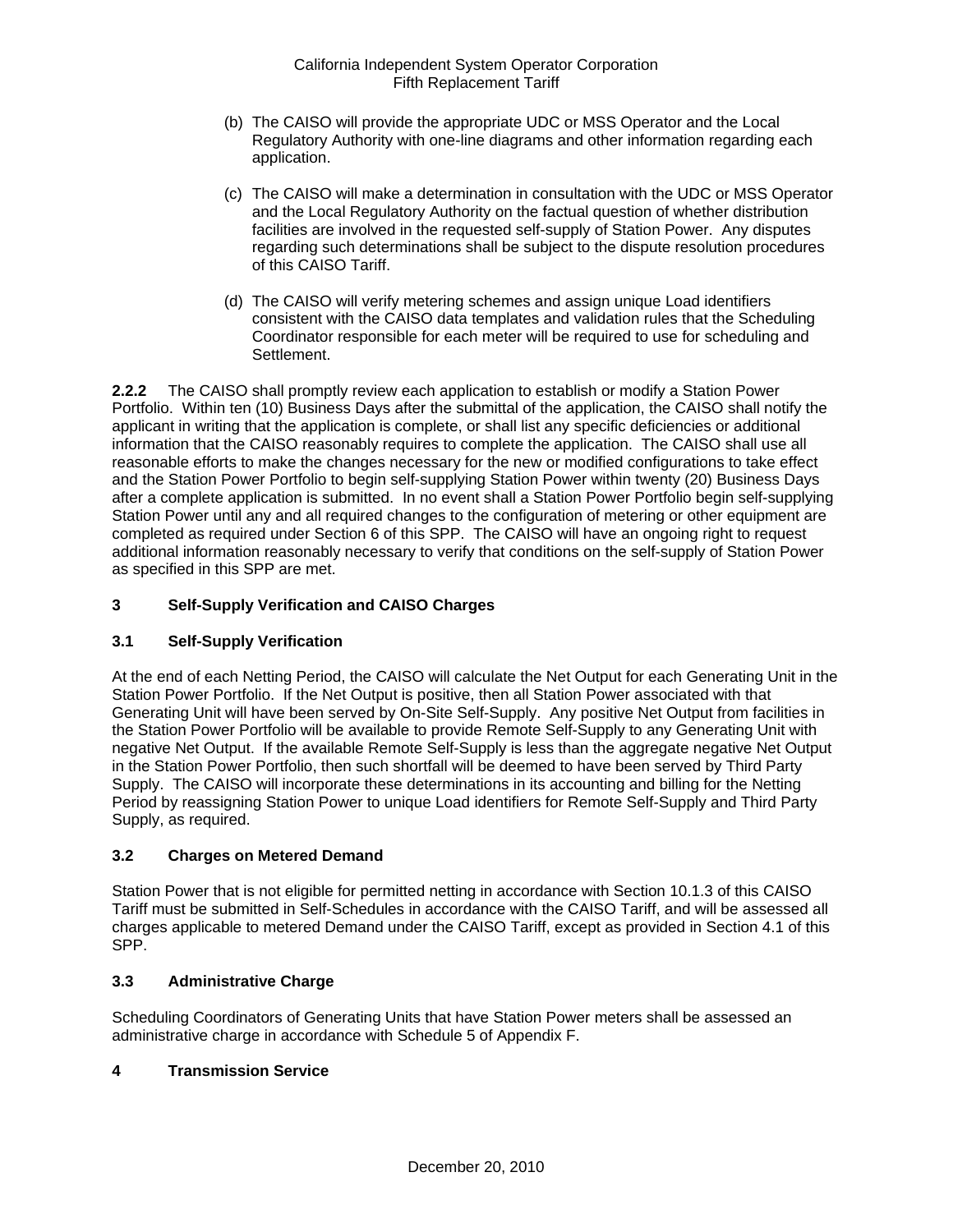**4.1** Station Power Load that is directly connected to the transmission facilities or directly connected to the Distribution System of a UDC or MSS Operator located in a PTO Service Territory and that is determined to have been served by On-Site Self-Supply shall be deemed not to have used the CAISO Controlled Grid and shall not be included in the Gross Load of the applicable UDC or MSS Operator. Station Power that is served by Wheeling service and that is determined to have been served by On-Site Self-Supply shall be deemed not to have used the CAISO Controlled Grid and shall not be included in the hourly Self-Schedules (in kWh) of the applicable Scheduling Coordinator that are subject to the Wheeling Access Charge.

**4.2** Station Power Load that is directly connected to the transmission facilities or directly connected to the Distribution System of a UDC or MSS Operator located in a PTO Service Territory and that is determined to have been served by Remote Self-Supply or Third Party Supply shall be included in the Gross Load of the applicable UDC or MSS Operator. Station Power that is served by Wheeling service and that is determined to have been served by Remote Self-Supply or Third Party Supply shall be included in the hourly Self-Schedules (in kWh) of the applicable Scheduling Coordinator that are subject to the Wheeling Access Charge.

**4.3** If the Generating Unit requires the use of distribution facilities or other facilities that are not part of the CAISO Controlled Grid, then the Generating Unit will be subject to the appropriate charges of the applicable UDC, MSS Operator or owner of such non-CAISO Controlled Grid facilities.

## **5 Energy Pricing**

All deviations between metered Generation or Station Power and that submitted in Self-Schedules will be settled at the resource-specific LMP at the applicable Custom LAP for the Station Power Load. The determination of Net Output and attribution of On-Site Self-Supply, Remote Self-Supply and Third Party Supply to serving Station Power under this SPP shall apply only to determine whether Station Power was self-supplied during the Netting Period and will have no effect on the price of Energy sold or consumed by any facility in the Station Power Portfolio.

## **6 Metering**

**6.1** In order to self-supply Station Power under this SPP by means other than netting permitted under Section 10.1.3 of this CAISO Tariff, a Generating Unit must be subject to a Meter Service Agreement for CAISO Metered Entities pursuant to CAISO Tariff Section 10.3.1. A meter certified in accordance with the CAISO Tariff is required for Station Power Load taken under the SPP. Separate metering is required for any on-site Load that does not meet the definition of Station Power. Under no circumstances may ineligible Loads be included in the Meter Data collected by the CAISO from a Station Power meter.

**6.2** Any costs associated with owning or operating metering or related facilities necessary to selfsupply Station Power according to the terms of this SPP are the responsibility of the owner-applicant.

**6.3** A single Scheduling Coordinator must represent the unique Load identifiers assigned by the CAISO for On-Site Self-Supply and Remote Self-Supply associated with each Station Power meter.

## **7 Provision Of Data To UDC Or MSS Operator**

The CAISO will provide the applicable UDC or MSS Operator with the amount of On-Site Self-Supply, Remote Self-Supply, and Third Party Supply serving Station Power at the granularity required to allow the UDC or MSS Operator to assess charges, if any, under the applicable retail tariff(s).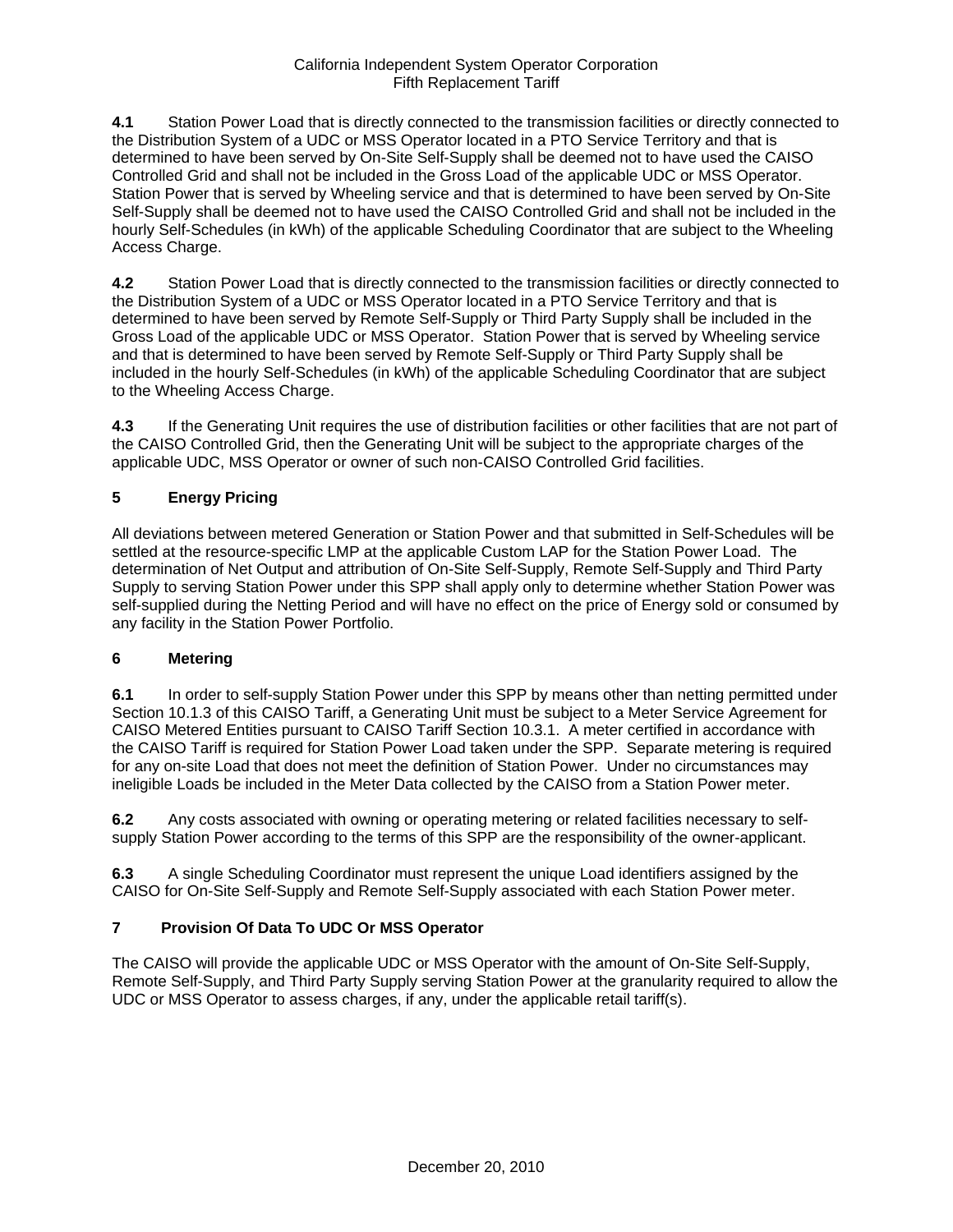# **Appendix J [Not Used]**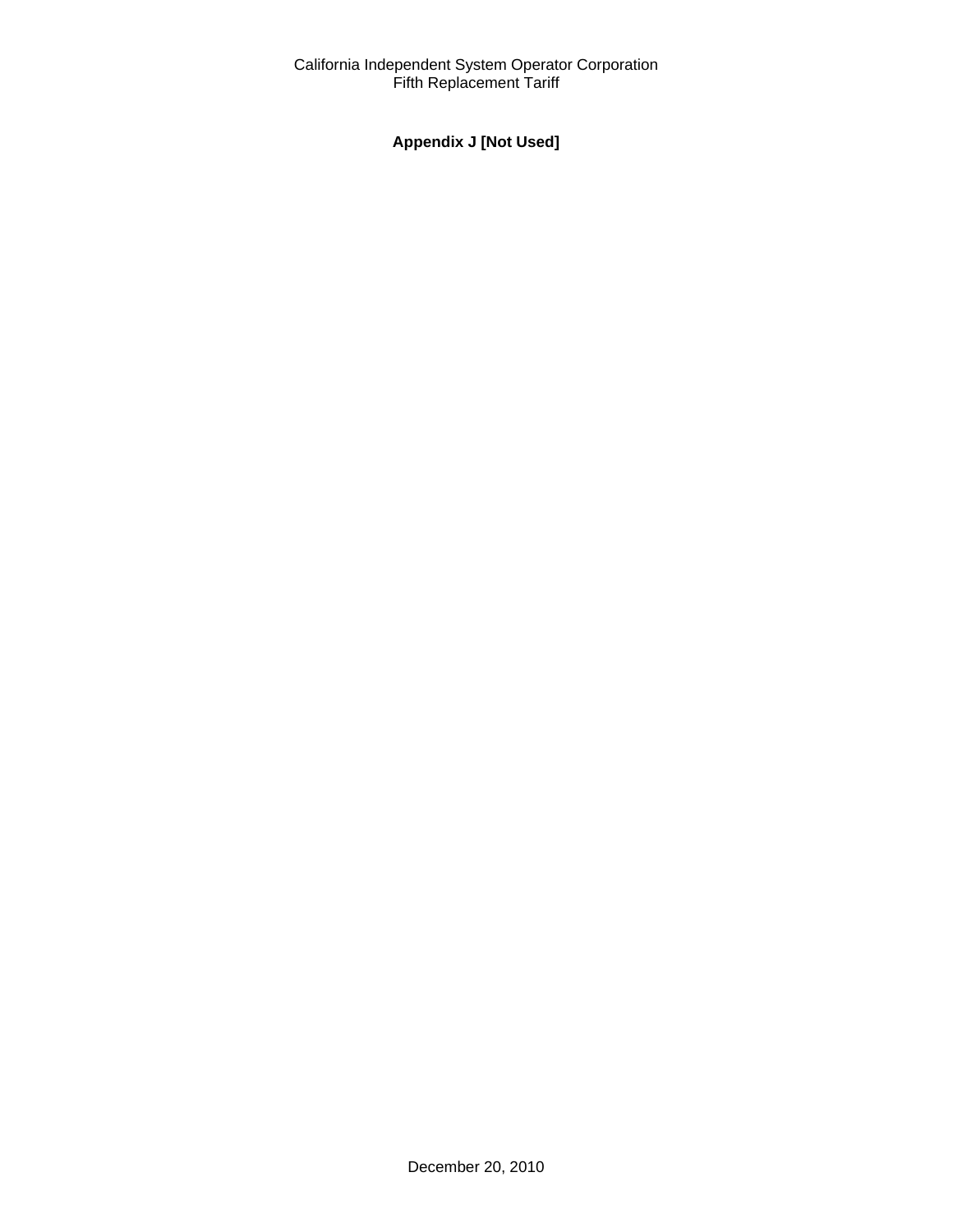## **Appendix K Ancillary Service Requirements Protocol (ASRP)**

## **PART A**

## **CERTIFICATION FOR REGULATION**

**A 1** An Ancillary Service Provider wishing to provide Regulation as an Ancillary Service from a resource whether pursuant to a CAISO award or as part of a self-provision arrangement must meet the following operating characteristics and technical requirements in order to be certified by the CAISO to provide Regulation service unless granted a temporary exemption by the CAISO in accordance with criteria which the CAISO shall publish on the CAISO Website;

### **A 1.1 Operating Characteristics**

- **A 1.1.1** the rated capacity of the resource must be 500 KW or greater (i.e. the resource must be capable of providing at least 500 KW of Regulation) unless the resource is participating in an aggregation arrangement approved by the CAISO;
- **A 1.1.2** the maximum amount of Regulation to be offered must be reached within a period that may range from a minimum of 10 minutes to a maximum of 30 minutes, as such period may be specified by the CAISO and published on the CAISO Website;
- **A 1.1.3** the resource must be able to increase or decrease real power levels immediately in response to signals from the CAISO's EMS control;
- **A 1.1.4** Regulation capacity offered by a resource must be dispatchable on a continuous basis for at least sixty (60) minutes in the Day Ahead Market and at least thirty (30) minutes in the Real Time Market after issuance of the Dispatch Instruction. The ISO will measure continuous energy from the time a resource reaches its award capacity.

#### **A 1.2 Technical Requirements**

#### **A 1.2.1 Control**

- **A 1.2.1.1** a direct, digital, unfiltered control signal generated from the CAISO EMS through a standard CAISO direct communication and direct control system, must meet the minimum performance standards for communications and control which will be developed and posted by the CAISO on the CAISO Website;
- **A 1.2.1.2** the resource response (in MW) to a control signal must meet the minimum performance standards for control and response which will be developed and posted by the CAISO on the CAISO Website. As indicated by the resource response (in MW), the resource must respond immediately, without manual operator intervention, to control signals and must sustain its specified Ramp Rate, within specified Regulation Limits, for each minute of control response (MW/minute);

#### **A 1.2.2 Monitoring:**

the resource must have a standard CAISO direct communication and direct control system to send signals to the CAISO EMS to dynamically monitor, at a minimum the following: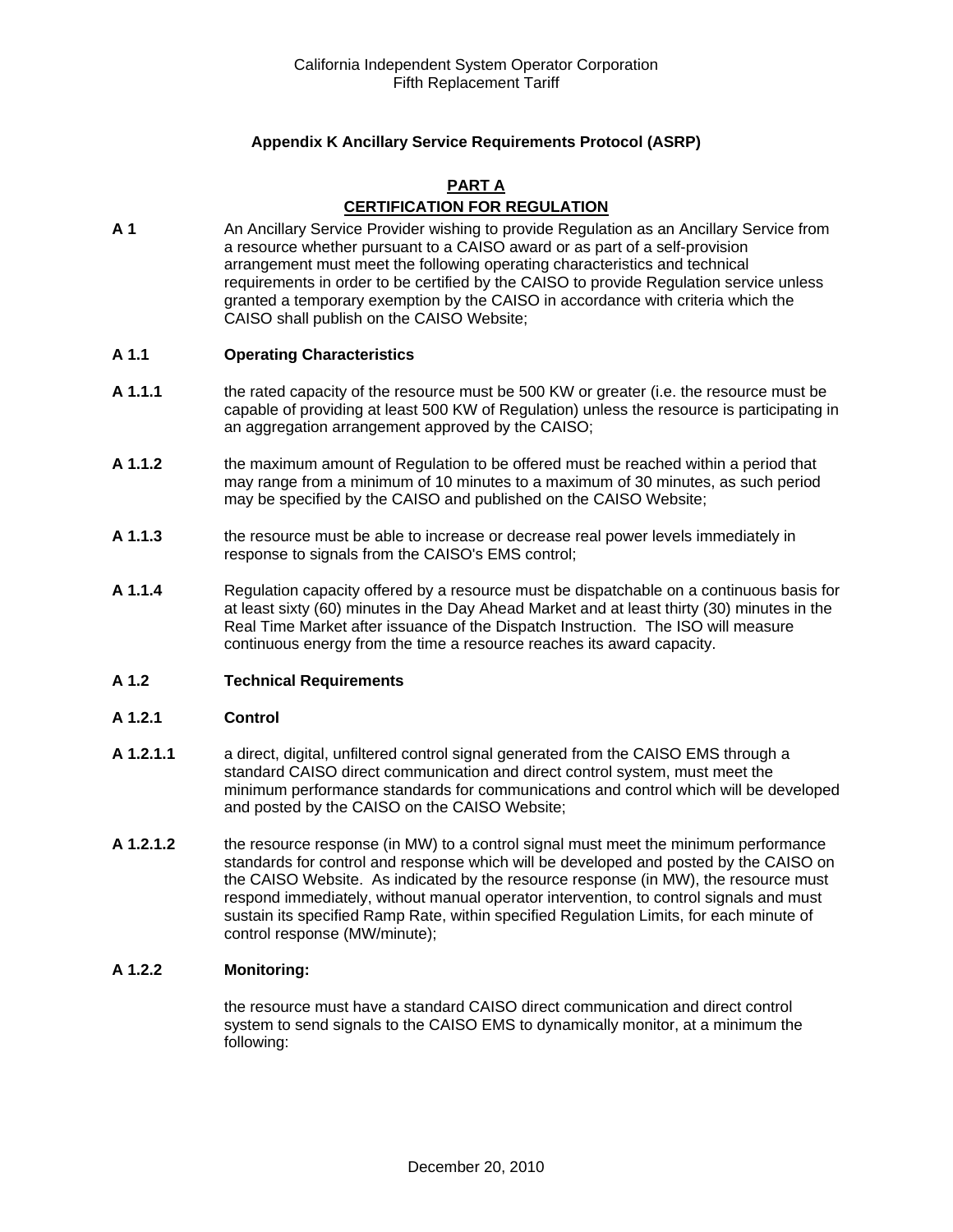- **A 1.2.2.1** actual real power level (MW);
- **A 1.2.2.2** high limit, low limit and rate limit values as selected by the resource operator; and
- **A 1.2.2.3** in-service status indication confirming availability of Regulation service.

### **A 1.2.3 Voice Communications:**

CAISO approved primary and back-up voice communication must be in place between the CAISO Control Center and the operator controlling the resource at the resource site and between the Scheduling Coordinator and the operator. The primary dedicated voice communication between the CAISO Control Center and the operator controlling the resource at the resource site must be digital voice communication, as provided by a standard CAISO direct communication and direct control system; and

- **A 1.3** the communication and control system and the resource must pass a qualification test to demonstrate the overall ability to provide Regulation meeting the performance requirements of the ASRP for Regulation.
- **A 2** An Ancillary Service Provider wishing to be considered for certification for Regulation service by the CAISO must make a written request to the CAISO, giving details of the technical capability of the resource concerned and identifying the Scheduling Coordinator through whom the Ancillary Service Provider intends to offer Regulation service. The Ancillary Service Provider shall at the same time send a copy of its request to that Scheduling Coordinator. Technical review request forms will be available from the CAISO.
- **A 3** No later than one week after receipt of theAncillary Service Provider's request, the CAISO shall provide the Ancillary Service Provider with a listing of required interface equipment for Regulation, including a standard CAISO direct communication and direct control system. The CAISO shall send a copy of the listing to the resource's Scheduling Coordinator.
- **A 4** The Ancillary Service Provider may propose alternatives that it believes may provide an equivalent level of communication and control for consideration by the CAISO. Such proposals shall be in writing and contain sufficient detail for the CAISO to make a determination of suitability. The CAISO may request additional information, if required, to assist in its evaluation of the proposal.
- **A 5** The CAISO shall respond by accepting the alternative proposal, rejecting the alternative proposal, or suggesting modifications to the alternative proposal. Such acceptance, rejection, or suggested revision must be provided not later than six weeks after the proposal is received by the CAISO. The Ancillary Service Provider and the CAISO shall keep the Scheduling Coordinator informed of this process by each sending to the Scheduling Coordinator a copy of any written communication which it sends to the other.
- **A 6** Upon agreement as to any alternative method of communication and control to be used by the Ancillary Service Provider, the CAISO shall provisionally approve the proposal in writing providing a copy to theAncillary Service Provider's Scheduling Coordinator at the same time. If agreed by the CAISO, the Ancillary Service Provider may then proceed to procure and install the equipment and make arrangements for the required communication and control.
- **A 7** Design, acquisition, and installation of the CAISO-approved communication and control equipment shall be under the control of the CAISO. The CAISO shall bear no cost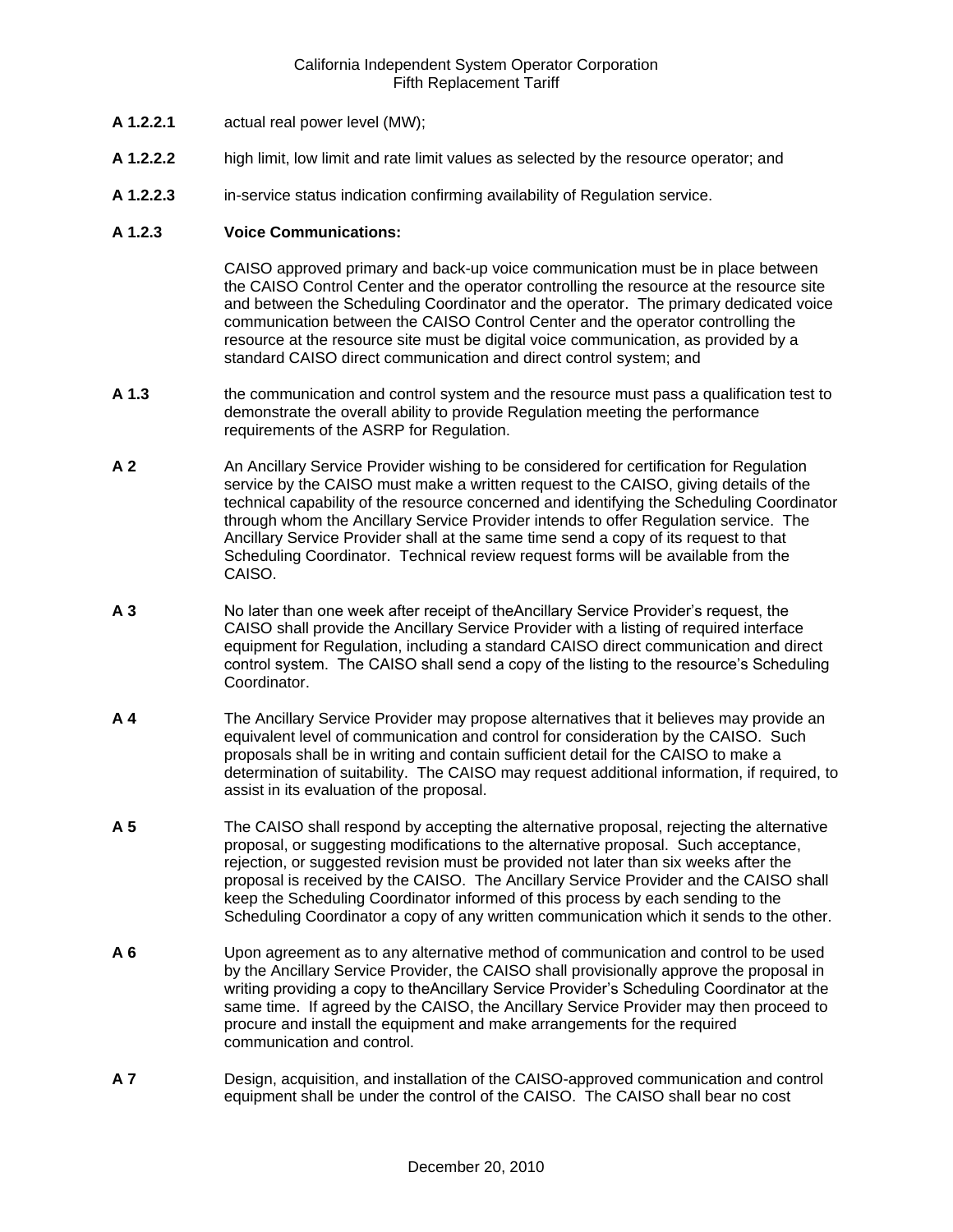responsibility or functional responsibility for such equipment, except that the CAISO shall arrange for and monitor the maintenance of the communication and control system at the Ancillary Service Provider's expense, unless otherwise agreed by the CAISO and the Ancillary Service Provider. The CAISO shall be responsible for the design, acquisition and installation of any necessary modifications to the CAISO EMS at its own cost.

- **A 8** The CAISO, in cooperation with the Ancillary Service Provider shall perform testing of the communication and control equipment to ensure that the communication and control system performs to meet the CAISO requirements.
- **A 9** When the CAISO is satisfied that the communication and control systems meet the CAISO's requirements, the Ancillary Service Provider shall request in writing that the CAISO conduct a certification test with a suggested primary date and time and at least two alternative dates and times. The CAISO shall, within two Business Days of receipt of the Ancillary Service Provider's request, accept a proposed time if possible or suggest at least three alternatives to the Ancillary Service Provider. If the CAISO responds by suggesting alternatives, the Ancillary Service Provider shall, within two Business Days of receipt of the CAISO's response, respond in turn by accepting a proposed alternative if possible or suggesting at least three alternatives, and this procedure shall continue until agreement is reached on the date and time of the test. The Generator shall inform its Scheduling Coordinator of the agreed date and time of the test.
- **A 10** Testing shall be performed by the CAISO, with the cooperation of the Ancillary Service Provider. Such tests shall include, but not be limited to, the following:
- **A 10.1** confirmation of control communication path performance;
- **A 10.2** confirmation of primary and secondary voice circuits for receipt of Dispatch Instructions;
- **A 10.3** confirmation of the resource's control performance; and
- **A 10.4** confirmation of the CAISO EMS control to include changing the resource operating level over the range of Regulation proposed at different Set Points, from minimum to maximum, and at different rates of change from the minimum to the maximum permitted by the design of the resource.
- **A 11** Upon successful completion of the test, the CAISO shall certify the resource as being permitted to provide Regulation as an Ancillary Service Provider and shall provide a copy of the certificate to the Scheduling Coordinator at the same time. The Scheduling Coordinator shall request the CAISO to update its database to reflect the ability of the resource to provide Regulation.
- **A 12** The Scheduling Coordinator may submit Bids for Regulation service from the certified resource into the CAISO Markets starting with the Day-Ahead Market for the hour ending 0100 on the second Trading Day after the CAISO's database reflects the resource's certificate.
- **A 13** The certification to provide Regulation shall remain in force until:
	- (a) withdrawn by the Scheduling Coordinator or the Ancillary Service Provider by written notice to the CAISO to take effect at the time notified in the notice, which must be the end of a Trading Day; or
	- (b) if the resource obtained CAISO certification on the basis of a prior communication and control technology, until revoked by the CAISO for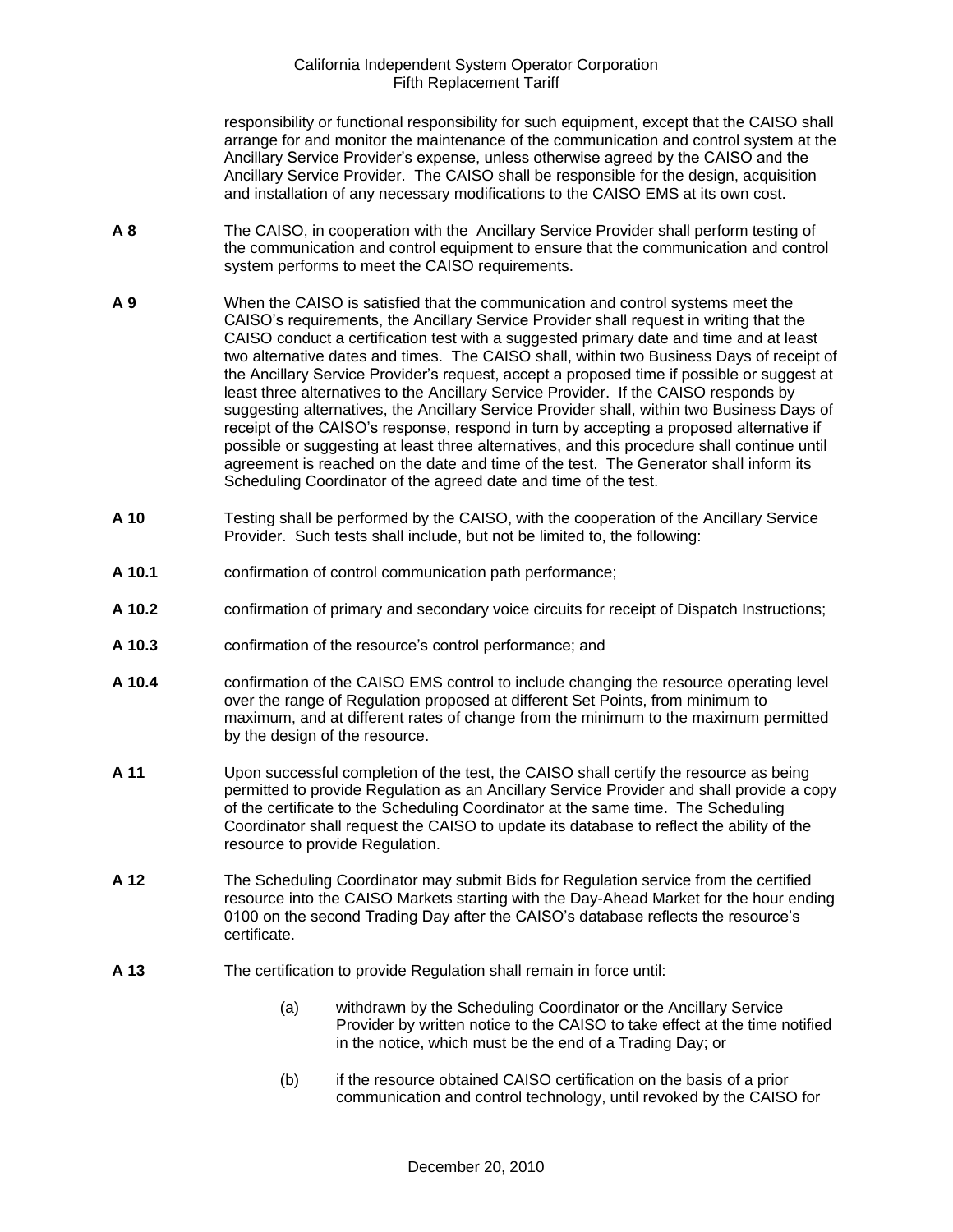failure to comply with the requirement set forth in A 13.1 that the resource install a CAISO-specified standard CAISO direct communication and direct control system (unless exempted by the CAISO).

- **A 13.1** Unless exempted by the CAISO, if the resource obtained CAISO certification on the basis of a prior communication and control technology, the CAISO shall provide written notice to the Ancillary Service Provider of the Ancillary Service Provider's obligation to install a CAISO-specified standard direct communication and direct control system along with a required date for said work to be completed as mutually agreed upon by the CAISO and the Ancillary Service Provider. Failure to meet the completion date shall be grounds for the revocation of certification, provided that the CAISO must provide the Ancillary Service Provider with at least ninety (90) days advance notice of the proposed revocation.
- **A 14** The certification may be revoked by the CAISO only under provisions of the CAISO Tariff.

### **PART B CERTIFICATION FOR SPINNING RESERVE**

- **B 1** An Ancillary Service Provider wishing to provide Spinning Reserve as an Ancillary Service from a resource whether pursuant to a CAISO award or as part of a self-provision arrangement must meet the following requirements in order to be certified by the CAISO
- **B 1.1** the rated capacity of the resource must be 500 KW or greater (i.e. the resource must be capable of providing at least 500 KW of Spinning Reserve) unless the resource is participating in an aggregation arrangement approved by the CAISO;
- **B 1.2** the resource must respond immediately and automatically in proportion to frequency deviations through the action of a governor or other control system in accordance with the following requirements:

Minimum Governor Performance:

to provide Spinning Reserve service:

- a. 5 percent droop;
- b. +/- 0.036 Hz deadband; and
- c. Power output changes in one second for any frequency deviation outside of the deadband

Minimum Frequency Responsive Device Performance:

- a. If frequency is less than or equal to 59.92 Hz, the resource must reach ten (10) percent of its awarded spinning capacity within eight (8) seconds; and
- b. The resources must change the power it delivers or consumes in one (1) second if system frequency is less than or equal to 59.92 Hz
- **B 1.3** the operator of the resource must have a means of receiving Dispatch Instructions to initiate an increase or decrease in real power (MW) within one (1) minute of the CAISO Control Center determination that Energy from Spinning Reserve capacity must be dispatched;
- **B 1.4** the resource must be able to increase or decrease its real power (MW) by the maximum amount of Spinning Reserve to be offered within ten (10) minutes and be capable of maintaining its real power for thirty (30) minutes from the time the resource reaches its award capacity;
- **B 1.5** CAISO approved voice communications services must be in place to provide both primary and alternate voice communication between the CAISO Control Center and the operator controlling the resource; and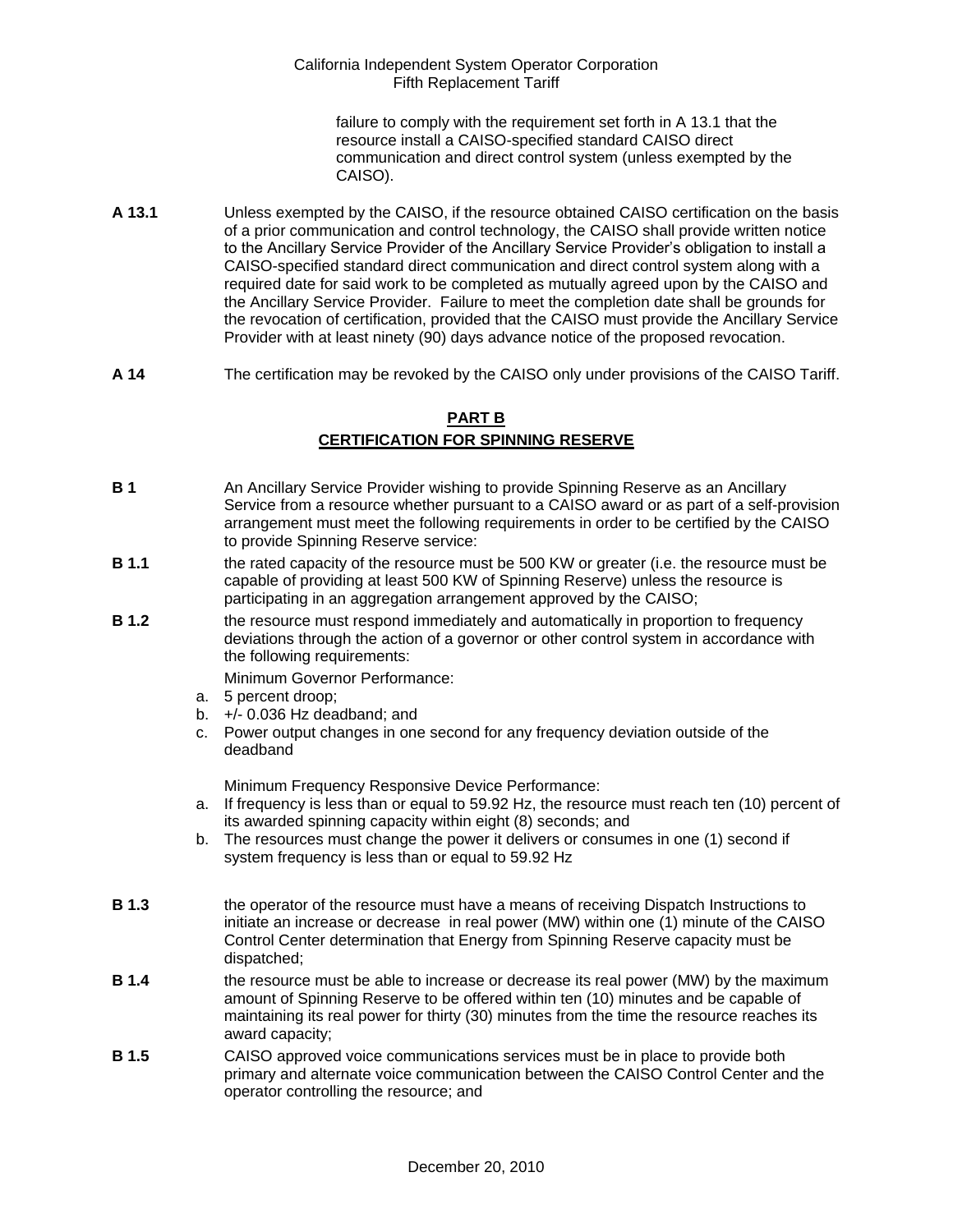- **B 1.6** The communication system and the resource must pass a qualification test to demonstrate the overall ability to meet the performance requirements of the ASRP for Spinning Reserve.
- **B 2** An Ancillary Service Provider wishing to be considered for certification for Spinning Reserve service by the CAISO must make a written request to the CAISO, giving details of the technical capability of the resource concerned and identifying the Scheduling Coordinator through whom the Ancillary Service Provider intends to offer Spinning Reserve service. The Ancillary Service Provider shall at the same time send a copy of its request to that Scheduling Coordinator. Technical review request forms will be available from the CAISO.
- **B 3** No later than one week after receipt of the request, the CAISO shall provide the Ancillary Service Provider with a listing of acceptable communication options and interface equipment options for Spinning Reserve. The CAISO shall send a copy of the listing to the Ancillary Service Provider'sScheduling Coordinator.
- **B 4** The Ancillary Service Provider may elect to implement any of the approved options defined by the CAISO, and, if it wishes to proceed with its request for certification, shall give written notice to the CAISO of its selected communication option, with a copy to its Scheduling Coordinator.
- **B 5** When it receives the Ancillary Service Providerr notice, the CAISO shall notify the Ancillary Service Provider and the Scheduling Coordinator in writing no later than two weeks after receipt of the notice confirming receipt of the notice and issuing provisional approval of the selected options. Upon receipt of the CAISO acknowledgment, the Ancillary Service Provider may proceed as indicated below to secure the necessary facilities and capabilities required.
- **B 6** The Ancillary Service Provider may also propose alternatives that it believes may provide an equivalent level of control for consideration by the CAISO. Such proposals shall be in writing and contain sufficient detail for the CAISO to make a determination of suitability. The CAISO may request additional information, if required, to assist in its evaluation of the proposal.
- **B 7** The CAISO shall respond by accepting the alternative proposal, rejecting the alternative proposal, or suggesting modifications to the alternative proposal. Such acceptance, rejection, or suggested revision must be provided not later than six weeks after the proposal is received by the CAISO. The Ancillary Service Provider and the CAISO shall keep the Scheduling Coordinator informed of this process by each sending to the Scheduling Coordinator a copy of any written communication which it sends to the other.
- **B 8** Upon agreement as to the method of communication and control to be used by the resource, the CAISO shall provisionally approve the Ancillary Service Provider's proposal in writing providing a copy to the resource's Scheduling Coordinator at the same time. The Ancillary Service Provider may then proceed to procure and install the equipment and make arrangements for the required communication.
- **B 9** Design, acquisition, and installation of the resource's equipment shall be under the control of the respective Ancillary Service Provider. The CAISO shall bear no cost responsibility or functional responsibility for such equipment. The CAISO shall be responsible for the design, acquisition and installation of any necessary modifications to its own equipment at its own cost.
- **B 10** The Ancillary Service Provider shall perform its own testing of its equipment to ensure that the control system performs to meet the CAISO requirements.
- **B 11** When it is satisfied that its plant, equipment and communication systems meet the CAISO's requirements, the Ancillary Service Provider shall request in writing that the CAISO conduct a certification test with a suggested primary date and time and at least two alternative dates and times. The CAISO shall, within two Business Days of receipt of the request, accept a proposed time if possible or suggest at least three alternatives to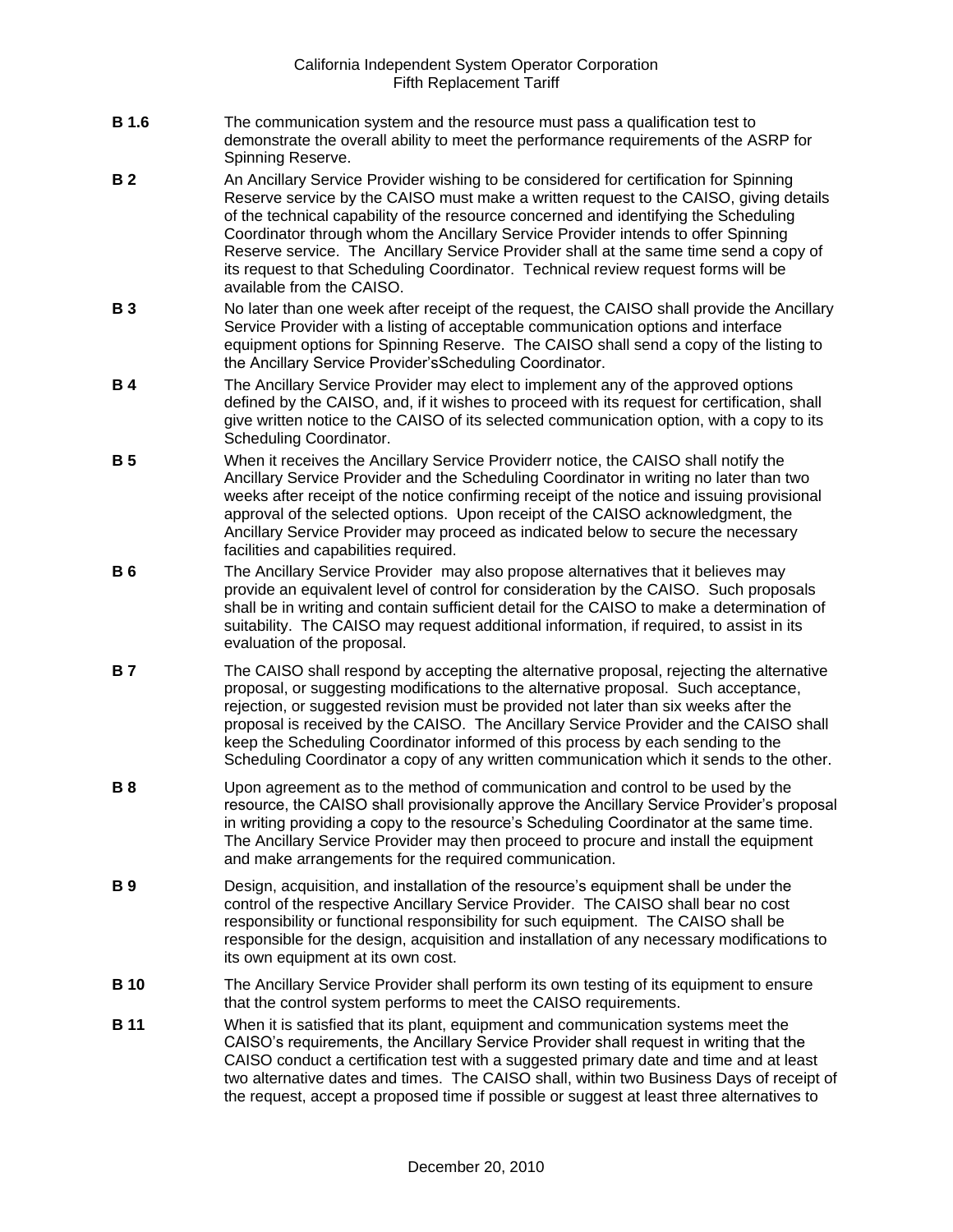the Ancillary Service Provider. If the CAISO responds by suggesting alternatives, the Ancillary Service Provider shall, within two Business Days of receipt of the CAISO's response, respond in turn by accepting a proposed alternative if possible or suggesting at least three alternatives, and this procedure shall continue until agreement is reached on the date and time of the test. The Ancillary Service Provider shall inform its Scheduling Coordinator of the agreed date and time of the test.

- **B 12** Testing shall be performed under the direction of the CAISO. Such tests shall include, but not be limited to, the following:
- **B 12.1** confirmation of control communication path performance for Dispatch Instruction;
- **B 12.2** confirmation of primary and secondary voice circuits for receipt of Dispatch Instructions;
- **B 12.3** confirmation of the resource performance to include changing the resource's real power over the range of Spinning Reserve proposed from minimum to maximum, and at different rates of change from the minimum to the maximum permitted by the design of the resource; and
- **B 12.4** testing the resource's governor or other control system performance characteristics by simulating frequency excursions outside the allowed deadband and measuring the response of the resource.
- **B 13** Upon successful completion of the test the CAISO shall certify the resource as being permitted to provide Spinning Reserve as an Ancillary Service Provider and shall provide a copy of the certificate to the Scheduling Coordinator at the same time. The Scheduling Coordinator shall request the CAISO to update its database to reflect the ability of the resource to provide Spinning Reserve.
- **B 14** The Scheduling Coordinator may bid Spinning Reserve from the certified resource into the CAISO Markets starting with the Day-Ahead Market for the hour ending 0100 on the Second Trading Day after the CAISO's database reflects the resource's certificate.
- **B 15** The certification to provide Spinning Reserve shall remain in force until withdrawn by the Scheduling Coordinator or the Ancillary Service Provider by written notice to the CAISO to take effect at the time notified in the notice, which must be the end of a Trading Day.
- **B 16** The certification may be revoked by the CAISO only under provisions of the CAISO Tariff.

## **PART C**

## **CERTIFICATION FOR NON-SPINNING RESERVE**

- **C 1** An Ancillary Service Provider wishing to provide Non-Spinning Reserve as an Ancillary Service from a resource whether pursuant to the CAISO's auction or as part of a selfprovision arrangement must meet the following requirements in order to be certified by the CAISO to provide Non-Spinning Reserve service:
- **C 1.1** the rated capacity of the resource must be 500 KW or greater (i.e. the resource must be capable of providing at least 500 KW of Spinning Reserve) unless the resource is participating in an aggregation arrangement approved by the CAISO;
- **C 1.2** the resource must be able to increase or decrease its real power (MW) as soon as possible to the value indicated in a Dispatch Instruction, reaching the indicated value within ten (10) minutes after issue of the instruction and be capable of maintaining output for thirty (30) minutes from the time the resource reaches its award capacity.
- **C 2** An Ancillary Service Provider wishing to provide Non-Spinning Reserve as an Ancillary Service, whether pursuant to a CAISO award or as part of a self-provision arrangement, must also meet the following requirements in order to be certified by the CAISO to provide Non-Spinning Reserve service:
- **C 2.1** the operator of the resource must have a means of receiving a Dispatch Instruction to initiate an increase or decrease in its real power (MW) within one (1) minute of the CAISO Control Center's determination that Non-Spinning Reserve capacity must be dispatched; and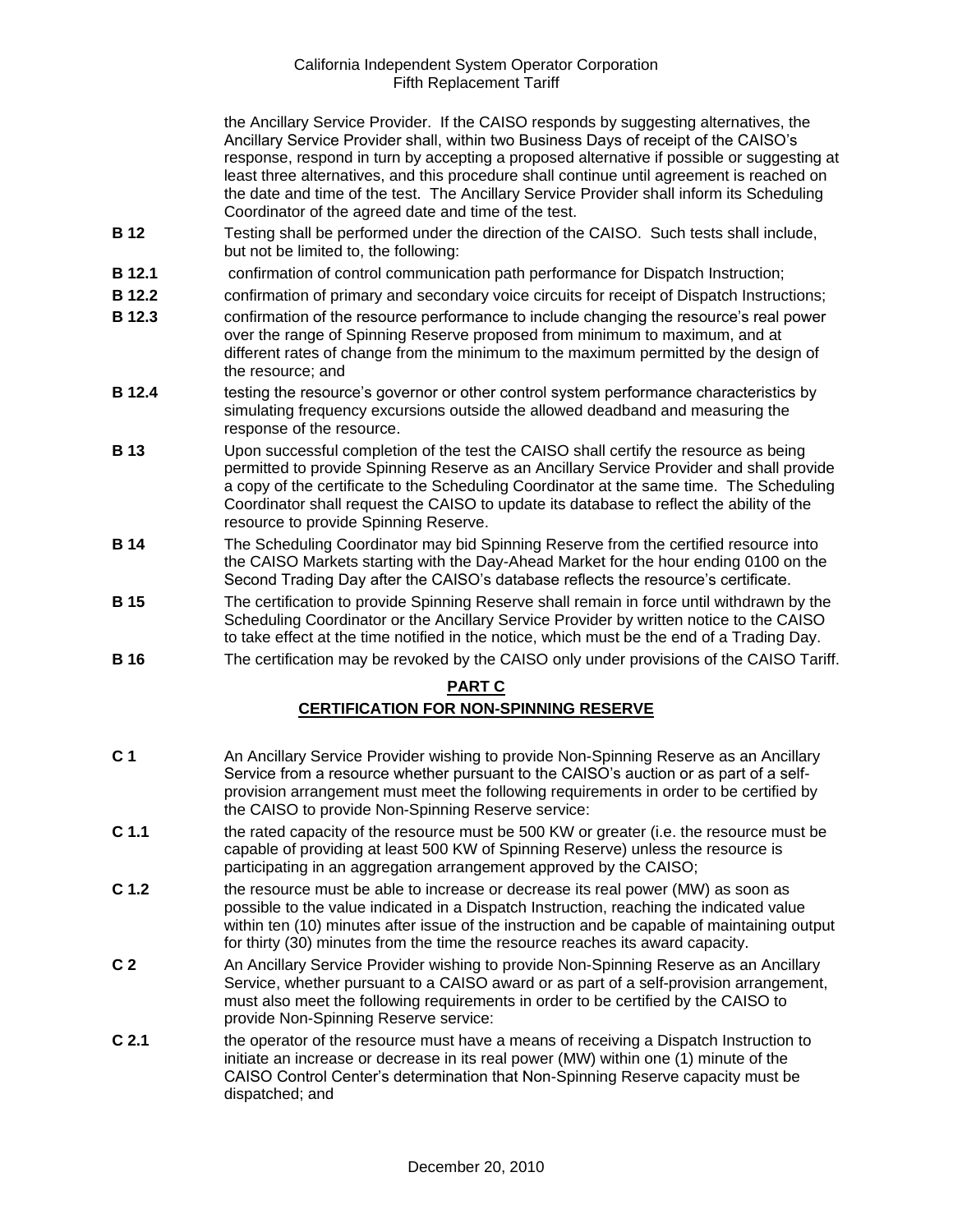- **C 2.2** the communication system and the resource must pass a qualification test to demonstrate the overall ability to meet the performance requirements for Non-Spinning Reserve.
- **C 3** An Ancillary Service Provider wishing to be considered for certification for Non-Spinning Reserve service must make a written request to the CAISO, giving details of the technical capability of the resource concerned and identifying the Scheduling Coordinator through whom the Ancillary Service Provider intends to offer Non-Spinning Reserve. The Ancillary Service Provider shall at the same time send a copy of the request to that Scheduling Coordinator. Technical review request forms will be available from the CAISO.
- **C 4** No later than one week after receipt of the Ancillary Service Provider's request, the CAISO shall provide the Ancillary Service Provider with a listing of acceptable communication options and interface equipment options for Non-Spinning Reserve. The CAISO shall send a copy of the listing to the Ancillary Service Provider's Scheduling Coordinator.
- **C 5** The Ancillary Service Provider may elect to implement any of the acceptable communication options and interface equipment options. The Ancillary Service Provider shall give written notice to the CAISO of its selected communication option and interface equipment option, with a copy to its Scheduling Coordinator.
- **C 6** When it receives the Ancillary Service Provider's notice, the CAISO shall notify the Ancillary Service Provider and the Scheduling Coordinator in writing no later than two weeks after receipt of the notice confirming receipt of the notice and issuing provisional approval of the selected options. Upon receipt of the CAISO acknowledgment the Ancillary Service Provider may proceed as indicated below to secure the necessary facilities and capabilities required.
- **C 7** The Ancillary Service Provider may also propose alternatives that it believes may provide an equivalent level of control for consideration by the CAISO. Such proposals shall be in writing and contain sufficient detail for the CAISO to make a determination of suitability. The CAISO may request additional information, if required, to assist in its evaluation of the proposal.
- **C 8** The CAISO shall respond by accepting the alternative proposal, rejecting the alternative proposal, or suggesting modifications to the alternative proposal. Such acceptance, rejection, or suggested revision must be provided not later than six weeks after the proposal is received by the CAISO. The Ancillary Service Provider and the CAISO shall keep the Scheduling Coordinator informed of this process by each sending to the Scheduling Coordinator a copy of any written communication which it sends to the other.
- **C 9** Upon agreement as to the method of communication and control to be used by the Ancillary Service Provider, the CAISO shall provisionally approve the proposal in writing providing a copy to the Ancillary Service Provider's Scheduling Coordinator at the same time. The Ancillary Service Provider may then proceed to procure and install the equipment and make arrangements for the required communication.
- **C 10** Design, acquisition, and installation of the Ancillary Service Provider's equipment shall be under the control of the Ancillary Service Provider. The CAISO shall bear no cost responsibility or functional responsibility for such equipment. The CAISO shall be responsible for the design, acquisition and installation of any necessary modifications to the CAISO's equipment at its own cost.
- **C 11** The Ancillary Service Provider shall perform its own testing of its equipment to ensure that the control system performs to meet the CAISO requirements.
- **C 12** When it is satisfied that its plant, equipment and communication systems meet the CAISO's requirements, the Ancillary Service Provider shall request in writing that the CAISO conduct a certification test with a suggested primary date and time and at least two alternative dates and times. The CAISO shall, within two Business Days of receipt of the Ancillary Service Provider's request, accept a proposed time if possible or suggest at least three alternatives. If the CAISO responds by suggesting alternatives, the Ancillary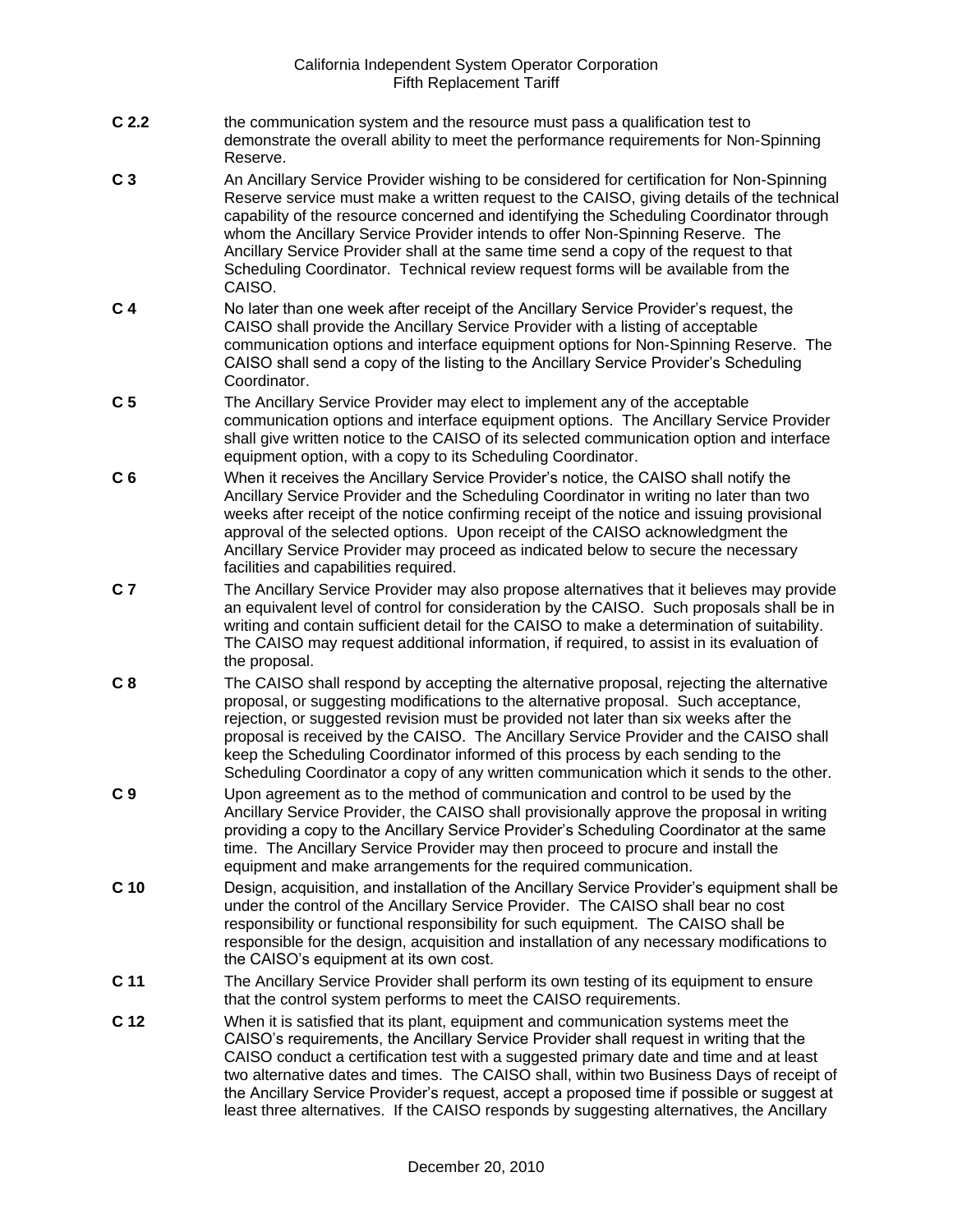Service Provider shall, within two Business Days of receipt of the CAISO's response, respond in turn by accepting a proposed alternative if possible or suggesting at least three alternatives, and this procedure shall continue until agreement is reached on the date and time of the test. The Ancillary Service Provider shall inform its Scheduling Coordinator of the agreed date and time of the test.

- **C 13** Testing shall be performed under the direction of the CAISO. Such tests shall include, but not be limited to, the following:
- **C 13.1** confirmation of control communication path performance;
- **C 13.2** confirmation of primary and secondary voice circuits for receipt of Dispatch Instructions;
- **C 13.3** confirmation of the resource control performance; and
- **C 13.4** confirmation of the range of resource control to include changing the real power (MW) over the range of Non-Spinning Reserve proposed.
- **C 14** Upon successful completion of the test, the CAISO shall certify the resource as being permitted to provide Non-Spinning Reserve as an Ancillary Service and shall provide a copy of the certificate to the Scheduling Coordinator at the same time. The Scheduling Coordinator shall request the CAISO to update its database to reflect the permission for the resource to provide Non-Spinning Reserve.
- **C 15** The Scheduling Coordinator may bid Non-Spinning Reserve service from the certified resource into the CAISO Markets starting with the Day-Ahead Market for the hour ending 0100 on the second Trading Day after the CAISO database reflects the resource's certificate.
- **C 16** The certification to provide Non-Spinning Reserve shall remain in force until withdrawn by the Scheduling Coordinator or the Ancillary Service Provider by written notice to the CAISO to take effect at the time notified in the notice, which must be the end of a Trading Day.
- **C 17** The certification may be revoked by the CAISO only under provisions of the CAISO Tariff.

## **PART D CERTIFICATION FOR VOLTAGE SUPPORT**

- **D 1** A Generator wishing to provide Voltage Support as an Ancillary Service from a Generating Unit must meet the following requirements in order to be certified by the CAISO to provide Voltage Support service:
- **D 1.1** the rated capacity of the Generating Unit must be 1 MW or greater unless the Generating Unit is participating in an aggregation arrangement approved by the CAISO;
- **D 1.2** the Generating Unit must be able to produce VARs at lagging power factors less than 0.90 and absorb VARs at leading power factors more than 0.95 within the safe operating parameters for the Generating Unit;
- **D 1.3** the Generating Unit must be able to produce or absorb VARs outside the 0.90 lag to 0.95 lead bandwidth over a range of real power outputs which the Generator expects to produce when offering Voltage Support;
- **D 1.4** the Generating Unit must be able to produce or absorb VARs at the boundary of the Generating Unit's capability curve by reducing real power output to either absorb or produce additional VARs within the safe operating parameters for the Generating Unit; and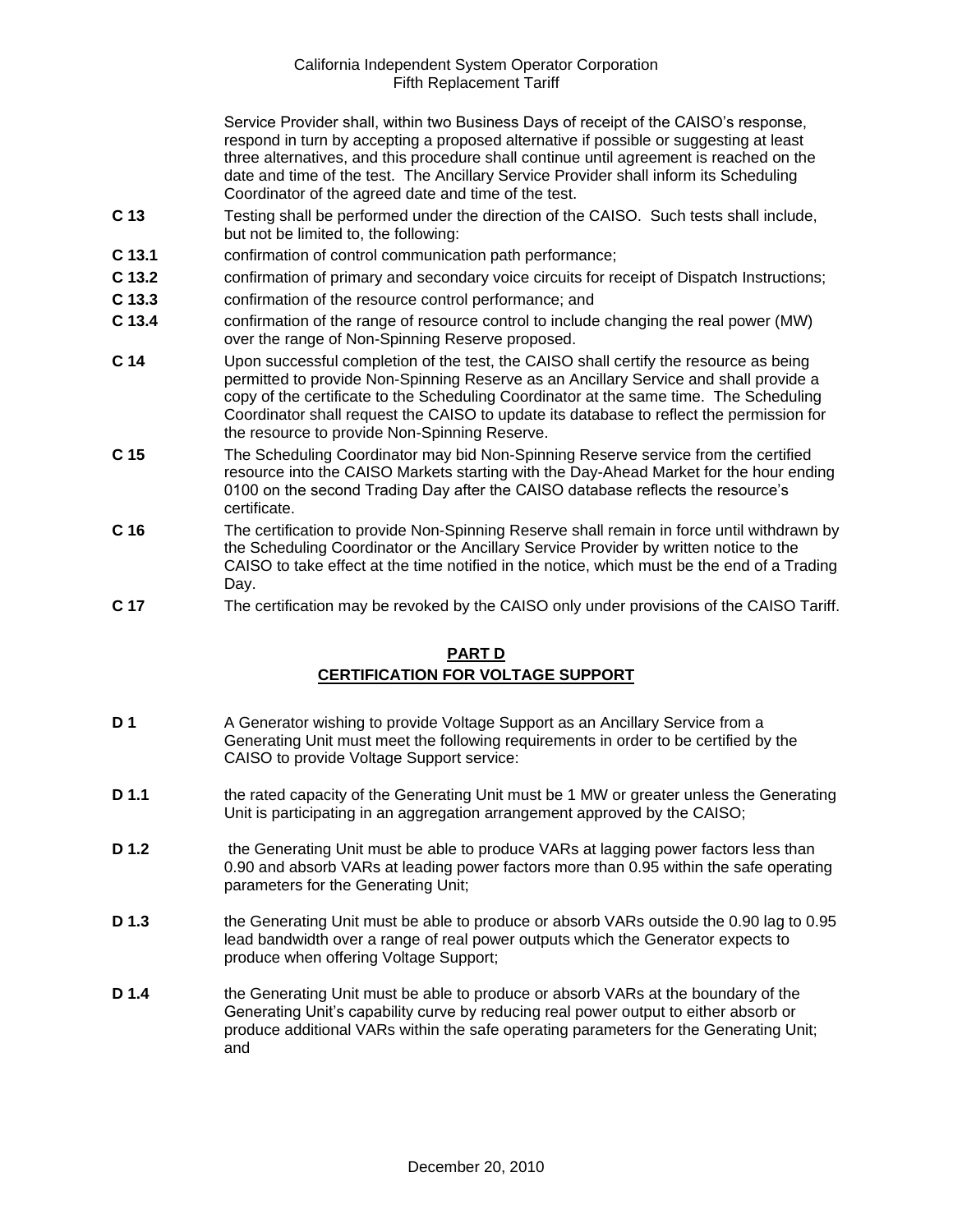- **D 1.5** metering and SCADA equipment must be in place to provide both real and reactive power data from the Generating Unit providing Voltage Support to the CAISO Control Center.
- **D 2** A Generator wishing to be considered for certification for Voltage Support service by the CAISO must make a written request to the CAISO, giving details of the technical capability of the Generating Unit concerned and identifying the Scheduling Coordinator through whom the Generator intends to offer Voltage Support service. The Generator shall at the same time send a copy of its request to that Scheduling Coordinator. The details of the Generating Unit's technical capability must include the Generating Unit name plate data, performance limits, and capability curve. The Generator must also define the operating limitations in both real and reactive power (lead and lag) to be observed when Voltage Support is being provided to the CAISO for both normal and reduced real power output conditions. Technical review request forms will be available from the CAISO.
- **D 3** No later than one week after receipt of the Generator's request, the CAISO shall provide the Generator with a listing of acceptable communication options and interface equipment options for Voltage Support. The CAISO shall send a copy of the listing to the Generator's Scheduling Coordinator.
- **D 4** The Generator may elect to implement any of the approved options defined by the CAISO, and, if it wishes to proceed with its request for certification, the Generator shall give written notice to the CAISO of its selected communication option and interface equipment option, with a copy to its Scheduling Coordinator.
- **D 5** When it receives the Generator's notice the CAISO shall notify the Generator and the Scheduling Coordinator in writing no later than two weeks after receipt of the notice confirming receipt of the notice and issuing provisional approval of the selected options. Upon receipt of the CAISO acknowledgment the Generator may proceed as indicated below to secure the necessary facilities and capabilities required.
- **D 6** The Generator may also propose alternatives that the Generator believes may provide an equivalent level of control for consideration by the CAISO. Such proposals shall be in writing no later than two weeks after receipt of the notice and contain sufficient detail for the CAISO to make a determination of suitability. The CAISO may request additional information, if required, to assist in its evaluation of the proposal.
- **D 7** The CAISO shall respond by accepting the alternative proposal, rejecting the alternative proposal, or suggesting modifications to the alternative proposal. Such acceptance, rejection, or suggested revision shall be provided not later than six weeks after the proposal is received by the CAISO. The Generator and the CAISO shall keep the Scheduling Coordinator informed of this process by each sending to the Scheduling Coordinator a copy of any written communication which it sends to the other.
- **D 8** Upon agreement as to the method of communication and control to be used by the Generator, the CAISO shall provisionally approve the proposal in writing providing a copy to the Generator's Scheduling Coordinator at the same time. The Generator may then proceed to procure and install the equipment and make arrangements for the required communication.
- **D 9** Design, acquisition, and installation of the Generator's equipment are under the control of the Generator. The CAISO shall bear no cost responsibility or functional responsibility for such equipment.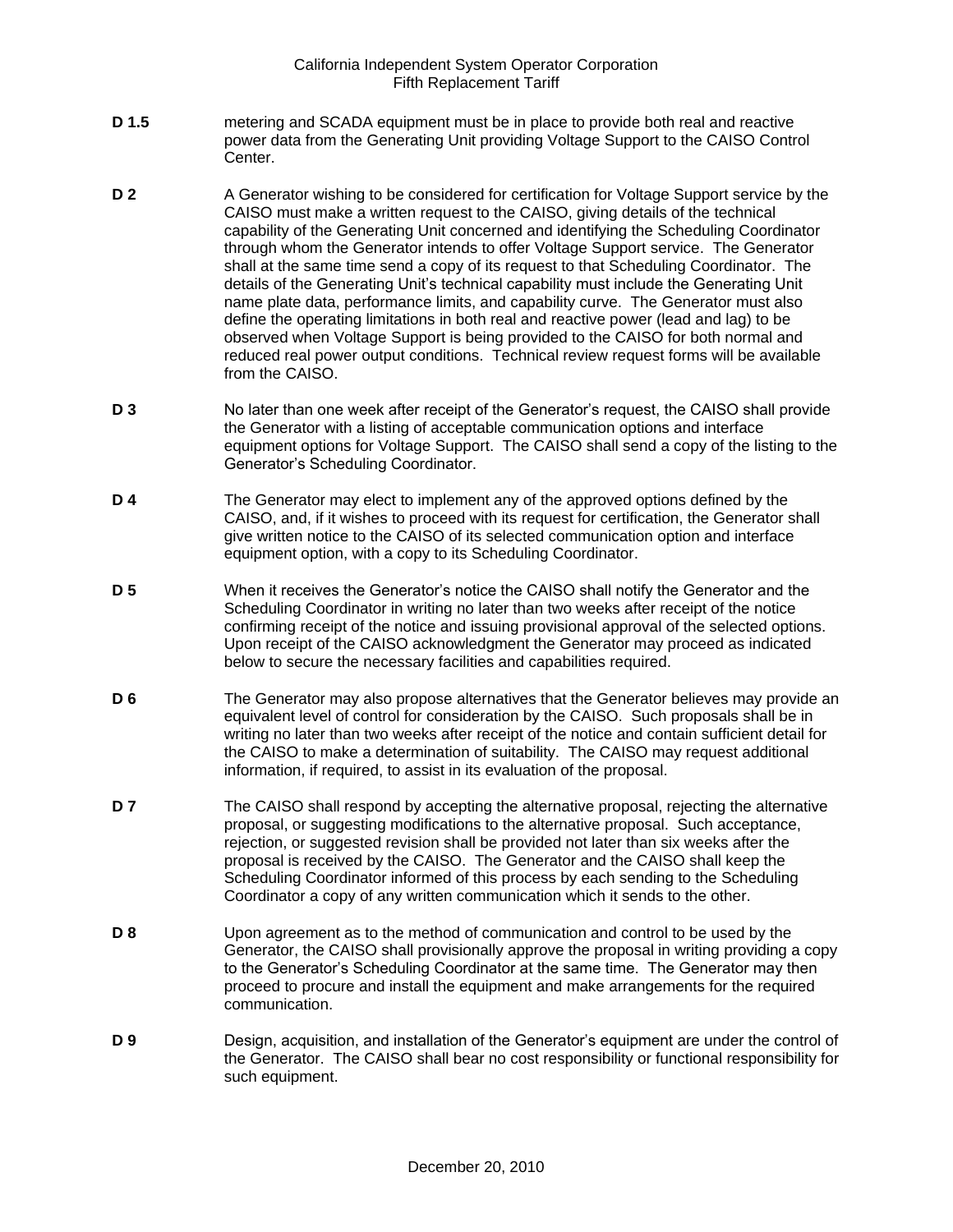- **D 10** The CAISO shall be responsible for the design, acquisition and installation of any necessary modifications to the CAISO's equipment at its own cost.
- **D 11** The Generator shall perform its own testing of its equipment to ensure that the control system performs to meet the CAISO requirements.
- **D 12** When it is satisfied that its plant, equipment and communication systems meet the CAISO's requirements, the Generator shall request in writing that the CAISO conduct a certification test with a suggested primary date and time and at least two alternative dates and times. The CAISO shall, within two Business Days of receipt of the Generator's request, accept a proposed time if possible or suggest at least three alternatives to the Generator. If the CAISO responds by suggesting alternatives, the Generator shall, within two Business Days of receipt of the CAISO's response, respond in turn by accepting a proposed alternative if possible or suggesting at least three alternatives, and this procedure shall continue until agreement is reached on the date and time of the test. The Generator shall inform its Scheduling Coordinator of the agreed date and time of the test.
- **D 13** Testing shall be performed under the direction of the CAISO. Such tests shall include, but not be limited to, the following:
- **D 13.1** confirmation of control communication path performance;
- **D 13.2** confirmation of primary and secondary voice circuits for receipt of Dispatch Instructions;
- **D 13.3** confirmation of the Generating Unit automatic voltage regulator performance; and
- **D 13.4** confirmation of the range of Voltage Support service over a range of Generating Unit real power outputs to verify the ability to both produce and absorb reactive power at different operating levels including minimum and maximum real power output.
- **D 14** Upon successful completion of the test, the CAISO shall certify the Generating Unit as being permitted to provide Voltage Support as an Ancillary Service and shall provide a copy of the certificate to the Scheduling Coordinator at the same time. The CAISO shall change the Generating Unit data base to reflect the permission for the Generating Unit to provide Voltage Support.
- **D 15** The Scheduling Coordinator may bid Energy for Voltage Support from the certified Generating Unit into the market starting with the market for the hour ending 0100 on the first Trading Day after the CAISO issues the certificate.
- **D 16** The certification to provide Voltage Support shall remain in force until withdrawn by the Scheduling Coordinator or the Generator by written notice to the CAISO to take effect at the time notified in the notice, which must be the end of a Trading Day.
- **D 17** The certification may be revoked by the CAISO only under provisions of the ASRP or other provisions of the CAISO Tariff.

## **PART E CERTIFICATION FOR BLACK START**

**E 1** A Generator wishing to provide Black Start capacity from a Generating Unit as an Ancillary Service must meet the requirements stated in Appendix D of the CAISO Tariff in order to be certified by the CAISO to provide Black Start capacity. In addition, the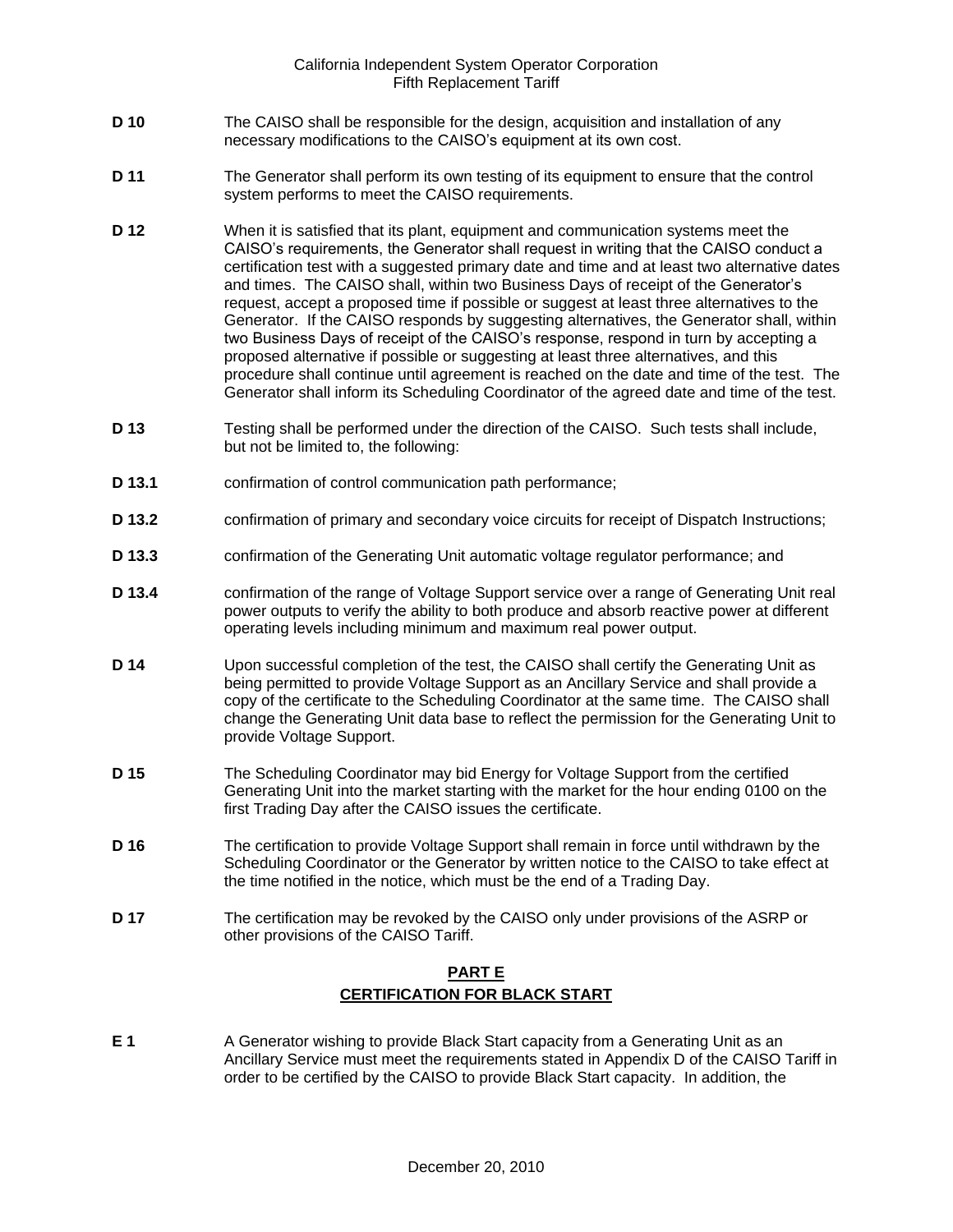Generating Unit must have a rated capacity 1 MW or greater unless the Generating Unit is participating in an aggregation arrangement approved by the CAISO.

- **E 2** A Generator wishing to be considered for certification for Black Start service by the CAISO must make a written request to the CAISO. Such request must clearly identify the facilities related to the Generating Unit from which the Generator wishes to provide Black Start and shall identify the Scheduling Coordinator through whom the Generator wishes to offer Black Start service. The Generator shall send a copy of its request to its Scheduling Coordinator at the same time as it sends it to the CAISO. The Generator's written request must include at least the following:
- **E 2.1** identification of the Generating Unit including Location Code;
- **E 2.2 a** single-line electrical diagram of the Generating Unit connections including auxiliary power busses and the connection to the station switchyard;
- **E 2.3** a description of the fuel supply used for Black Start including on-site storage and resupply requirements;
- **E 2.4** a single-line electrical diagram showing the transmission connection from the Generating Unit station switchyard to a connection point on the CAISO Controlled Grid;
- **E 2.5** a description of the Generating Unit capability to provide both real and reactive power, any Start-Up and Shut-Down requirements, any staffing limitations; and
- **E 2.6** a description of the primary, alternate and emergency back-up communications systems currently available to the Generator for communications to the CAISO Control Center.
- **E 3** Upon receipt of the Generator's written request the CAISO shall review the information provided and respond in writing within two weeks of receipt of the request, providing a copy of its response to the Generator's Scheduling Coordinator. The CAISO response may be any of the following:
- **E 3.1** acceptance of the proposal as presented;
- **E 3.2** rejection of the proposal as presented with a rationale for such rejection; or
- **E 3.3** a request for additional information needed by the CAISO to properly evaluate the request.
- **E 4** A Generator receiving a rejection may submit a written request for reconsideration by the CAISO within 60 days of the date of the rejection notice. A request for reconsideration must address the rationale provided by the CAISO. The CAISO shall respond to a request for reconsideration within 60 days of the date of that request.
- **E 5** A Generator receiving a request for additional information shall provide such information within 60 days of such request providing a copy at the same time to its Scheduling Coordinator. The CAISO shall review the information and respond within 120 days of the date of the CAISO's request for additional information providing a copy at the same time to the Generator's Scheduling Coordinator.
- **E 6** Upon acceptance by the CAISO of the Generator's request and agreement as to the method of communication and control to be used by the Generator, the CAISO shall provisionally approve the proposal in writing providing a copy at the same time to the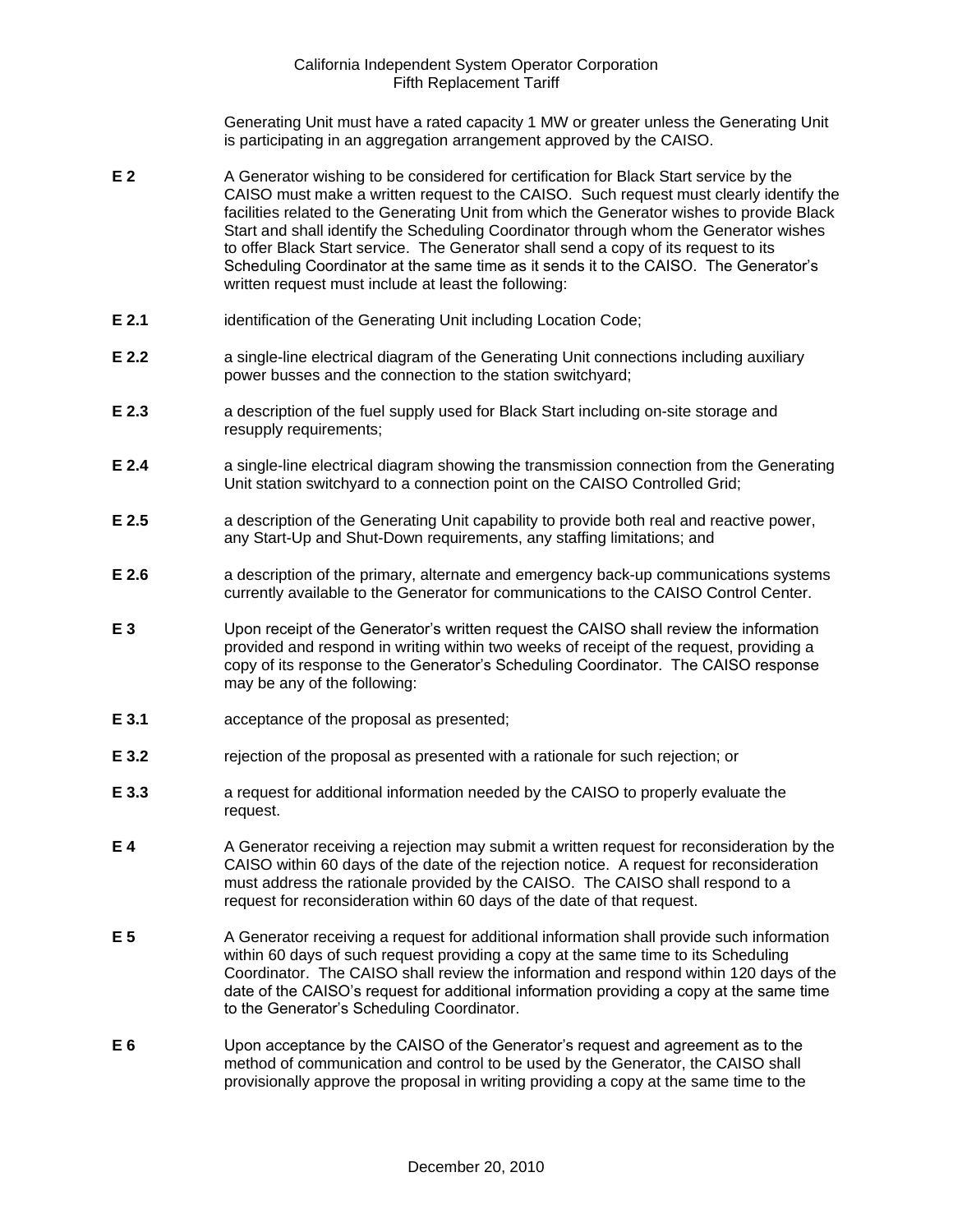Generator's Scheduling Coordinator. The Generator may then proceed to procure and install the equipment and make arrangements for the required communication.

- **E 7** Design, acquisition, and installation of the Generator's equipment shall be under the control of the Generator. The CAISO shall bear no cost responsibility or functional responsibility for such equipment. The CAISO shall be responsible for the design, acquisition and installation of any necessary modifications to its own equipment at its own cost.
- **E 8** The Generator shall perform its own testing of its equipment to ensure that the Black Start system performs to meet the CAISO requirements.
- **E 9** When it is satisfied that its plant, equipment and communication systems meet the CAISO's requirements, the Generator shall request in writing that the CAISO conduct a certification test with a suggested primary date and time and at least two alternative dates and times. The CAISO shall, within two Business Days of receipt of the Generator's request, accept a proposed time if possible or suggest at least three alternatives to the Generator. If the CAISO responds by suggesting alternatives, the Generator shall, within two Business Days of receipt of the CAISO's response, respond in turn by accepting a proposed alternative if possible or suggesting at least three alternatives, and this procedure shall continue until agreement is reached on the date and time of the test. The Generator shall inform its Scheduling Coordinator of the agreed date and time of the test.
- **E 10** Testing shall be performed under the direction of the CAISO. Such tests shall include, but not be limited to, the following:
- **E 10.1** confirmation of control communication path performance;
- **E 10.2** confirmation of primary, secondary, and emergency voice circuits for receipt of Dispatch Instructions;
- **E 10.3** confirmation of the Generating Unit performance; and
- **E 10.4** simulation of a Black Start event.
- **E 11** Upon successful completion of the test, the CAISO shall certify the Generating Unit as being permitted to provide Black Start capacity as an Ancillary Service and shall provide a copy of the certificate to the Scheduling Coordinator at the same time. The CAISO shall change its Generating Unit data base to reflect the permission for the Generating Unit to provide Black Start service.
- **E 12** The certification to provide Black Start shall remain in force until withdrawn by the Scheduling Coordinator or the Generator by written notice to the CAISO to take effect at the time noticed in the notice, which must be the end of a Trading Day.
- **E 13** The certification may be revoked by the CAISO only under provisions of the ASRP or other provisions of the CAISO Tariff.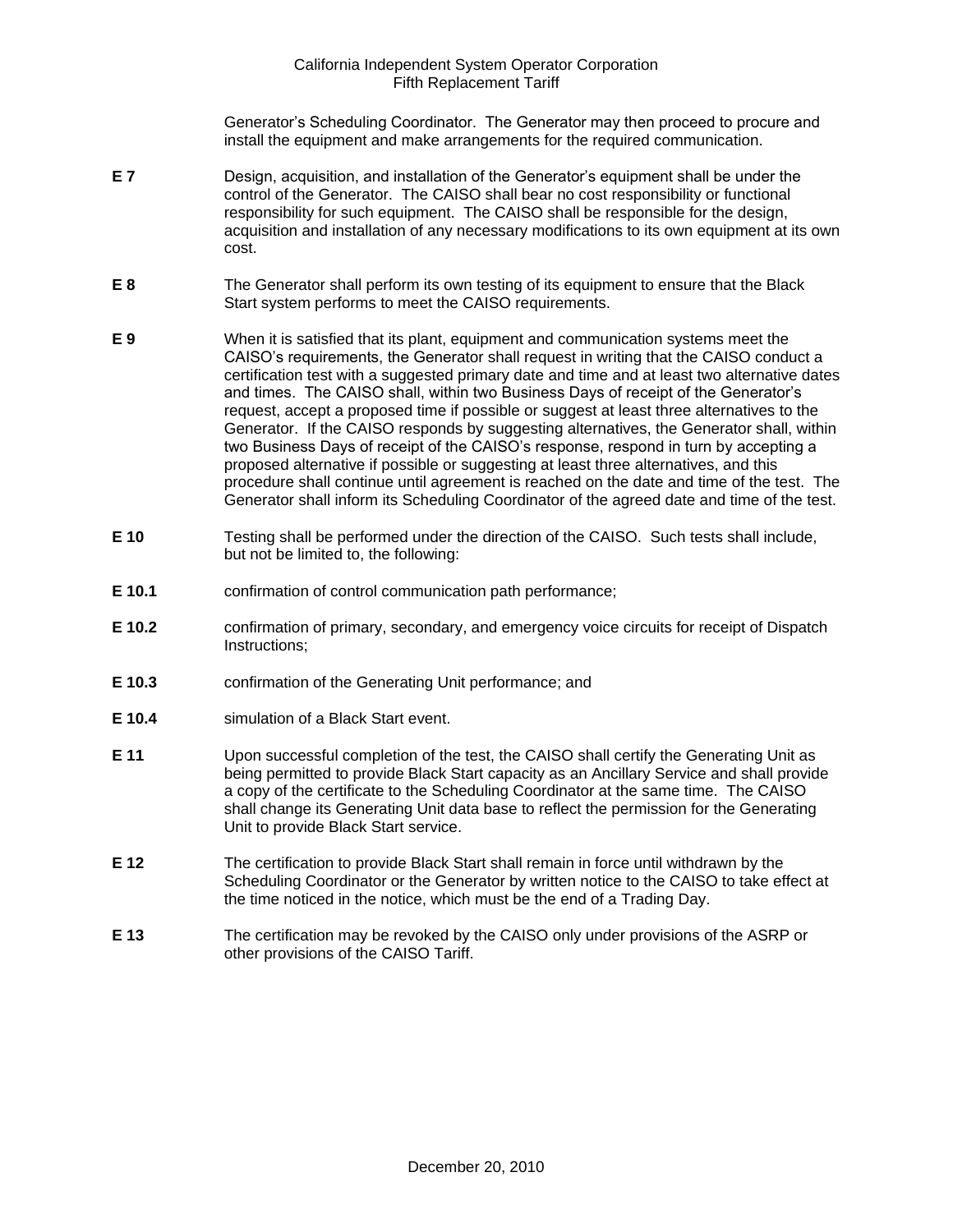## **Appendix L Method To Assess Available Transfer Capability**

### **L.1 Description of Terms**

The following descriptions augment existing definitions found in Appendix A "Master Definitions Supplement."

**L.1.1 Available Transfer Capability (ATC)** is a measure of the transfer capability in the physical transmission network resulting from system conditions and that remains available for further commercial activity over and above already committed uses.

ATC is defined as the Total Transfer Capability (TTC) less applicable operating Constraints due to system conditions and Outages (i.e., OTC), less the Transmission Reliability Margin (TRM) (which value is set at zero), less the sum of any unused existing transmission commitments (ETComm) (i.e., transmission rights capacity for ETC or TOR), less the Capacity Benefit Margin (CBM) (which value is set at zero), less the Scheduled Net Energy from Imports/Exports, less Ancillary Service capacity from Imports.

**L.1.2 Total Transfer Capability (TTC)** is defined as the amount of electric power that can be moved or transferred reliably from one area to another area of the interconnected transmission system by way of all transmission lines (or paths) between those areas. In collaboration with owners of rated paths and the WECC Operating Transfer Capability Policy Committee (OTCPC), the CAISO utilizes rated path methodology to establish the TTC of CAISO Transmission Interfaces.

**L.1.3 Operating Transfer Capability (OTC)** is the TTC reduced by any operational Constraints caused by seasonal derates or Outages. CAISO Regional Transmission Engineers (RTE) determine OTC through studies using computer modeling.

**L.1.4 Existing Transmission Commitments (ETComm)** include Existing Contracts and Transmission Ownership Rights (TOR). The CAISO reserves transmission capacity for each ETC and TOR based on TRTC Instructions the responsible Participating Transmission Owner or Non-Participating Transmission Owner submits to the CAISO as to the amount of firm transmission capacity that should be reserved on each Transmission Interface for each hour of the Trading Day in accordance with Sections 16 and 17 of the CAISO Tariff. The types of TRTC Instructions the CAISO receives generally fall into three basic categories:

- The ETC or TOR reservation is a fixed percentage of the TTC on a line, which decreases as the TTC is derated (ex. TTC = 300 MW, ETC fixed percentage =  $2\%$ , ETC = 6 MWs. TTC derated to 200 MWs,  $ETC = 4$  MWs);
- The ETC or TOR reservation is a fixed amount of capacity, which decreases if the line's TTC is derated below the reservation level (ex.  $ETC = 80$  MWs, TTC declines to 60 MW, ETC = OTC or 60 MWs; or
- The ETC or TOR reservation is determined by an algorithm that changes at various levels of TTC for the line (ex. Intertie TTC = 3,000 MWs, when line is operating greater than 2,000 MWs to full capacity  $ETC = 400$  MWs, when capacity is below 2000 MWs  $ETC = OTC/2000*$   $ETC$ ).

Existing Contract capacity reservations remain reserved during the Day-Ahead Market and Hour-Ahead Scheduling Process (HASP). To the extent that the reservations are unused, they are released in realtime operations for use in the Real-Time Market.

Transmissions Ownership Rights capacity reservations remain reserved during the Day-Ahead Market and HASP, as well as through real-time operations. This capacity is under the control of the Non-Participating Transmission Owner and is not released to the CAISO for use in the markets.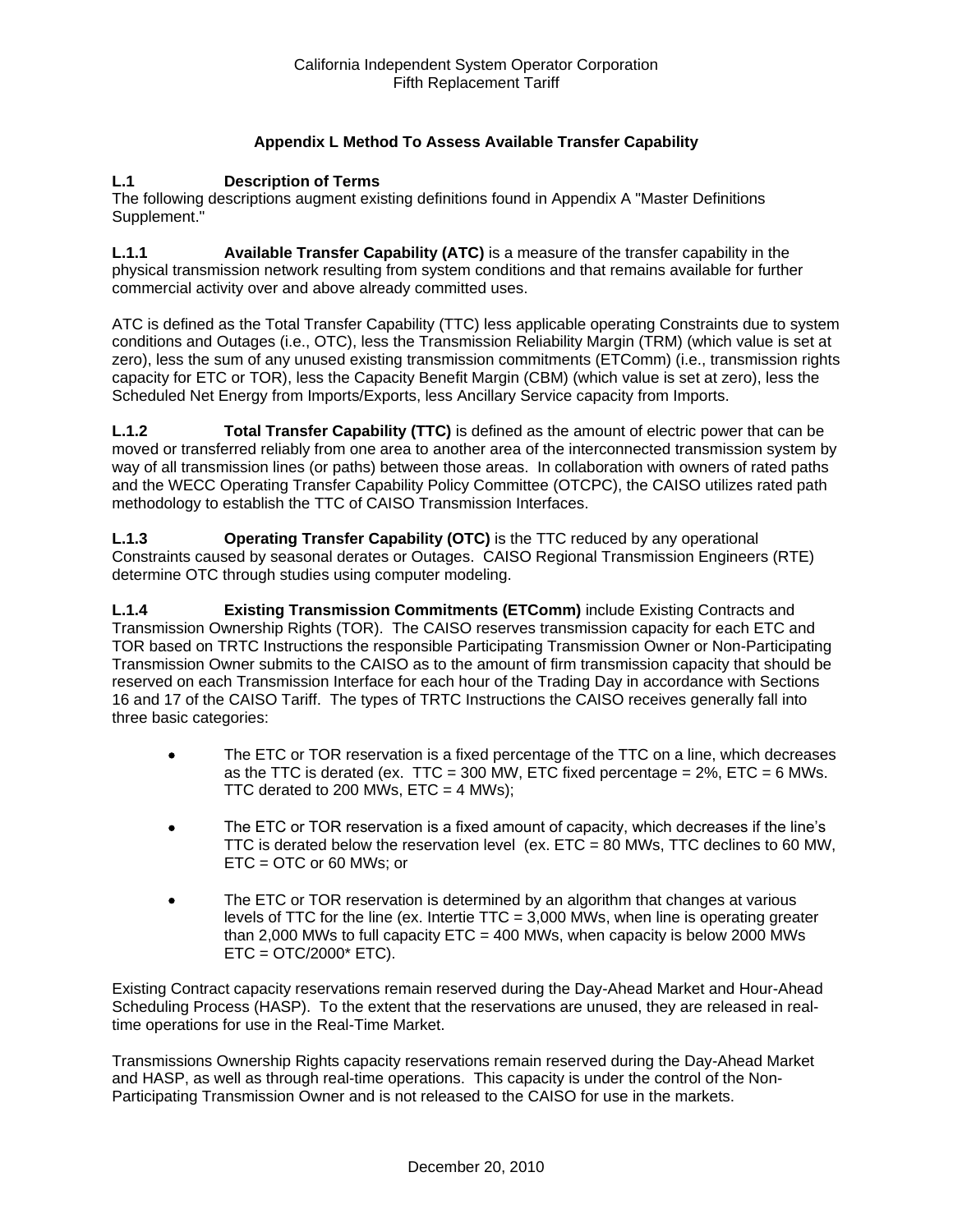**L.1.5 ETC Reservations Calculator (ETCC)**. The ETCC calculates the amount of firm transmission capacity reserved (in MW) for each ETC or TOR on each Transmission Interface for each hour of the Trading Day.

- **CAISO Updates to ETCC Reservations Table.** The CAISO updates the ETC and TOR reservations table (if required) prior to running the Day-Ahead Market and HASP. The amount of transmission capacity reservation for ETC and TOR rights is determined based on the OTC of each Transmission Interface and in accordance with the curtailment procedures stipulated in the existing agreements and provided to the CAISO by the responsible Participating Transmission Owner or Non-Participating Transmission Owner.
- **Market Notification.** ETC and TOR allocation (MW) information is published for all Scheduling Coordinators which have ETC or TOR scheduling responsibility in advance of the Day-Ahead Market and HASP. This information is posted on the Open Access Same-Time Information System (OASIS).
- For further information, see CAISO Operating Procedure M-423, Scheduling of Existing Transmission Contract and Transmission Ownership Rights, which is publicly available on the CAISO Website.

**L.1.6 Transmission Reliability Margin (TRM)** is that amount of transmission transfer capability necessary reserved in the Day-Ahead Market (DAM) to ensure that the interconnected transmission network is secure under a reasonable range of uncertainties in system conditions. This DAM implementation avoids Real-Time Schedule curtailments that would otherwise be necessary due to:

- Demand Forecast error
- Anticipated uncertainty in transmission system topology
- Unscheduled flow
- Simultaneous path interactions
- Variations in Generation Dispatch
- Operating Reserve actions

The level of TRM for each Transmission Interface will be determined by CAISO Regional Transmission Engineers (RTE).

The ISO does not use TRMs. The TRM value is set at zero.

**L.1.7 Capacity Benefit Margin (CBM)** is that amount of transmission transfer capability reserved for Load Serving Entities (LSEs) to ensure access to Generation from interconnected systems to meet generation reliability requirements. In the Day-Ahead Market, CBM may be used to provide reliable delivery of Energy to CAISO Balancing Authority Area Loads and to meet CAISO responsibility for resource reliability requirements in Real-Time. The purpose of this DAM implementation is to avoid Real-Time Schedule curtailments and firm Load interruptions that would otherwise be necessary. CBM may be used to reestablish Operating Reserves. CBM is not available for non-firm transmission in the CAISO Balancing Authority Area. CBM may be used only after:

- all non-firm sales have been terminated,
- direct-control Load management has been implemented,
- customer interruptible Demands have been interrupted,
- if the LSE calling for its use is experiencing a Generation deficiency and its transmission service provider is also experiencing transmission Constraints relative to imports of Energy on its transmission system.

The level of CBM for each Transmission Interface is determined by the amount of estimated capacity needed to serve firm Load and provide Operating Reserves based on historical, scheduled, and/or forecast data using the following equation to set the maximum CBM: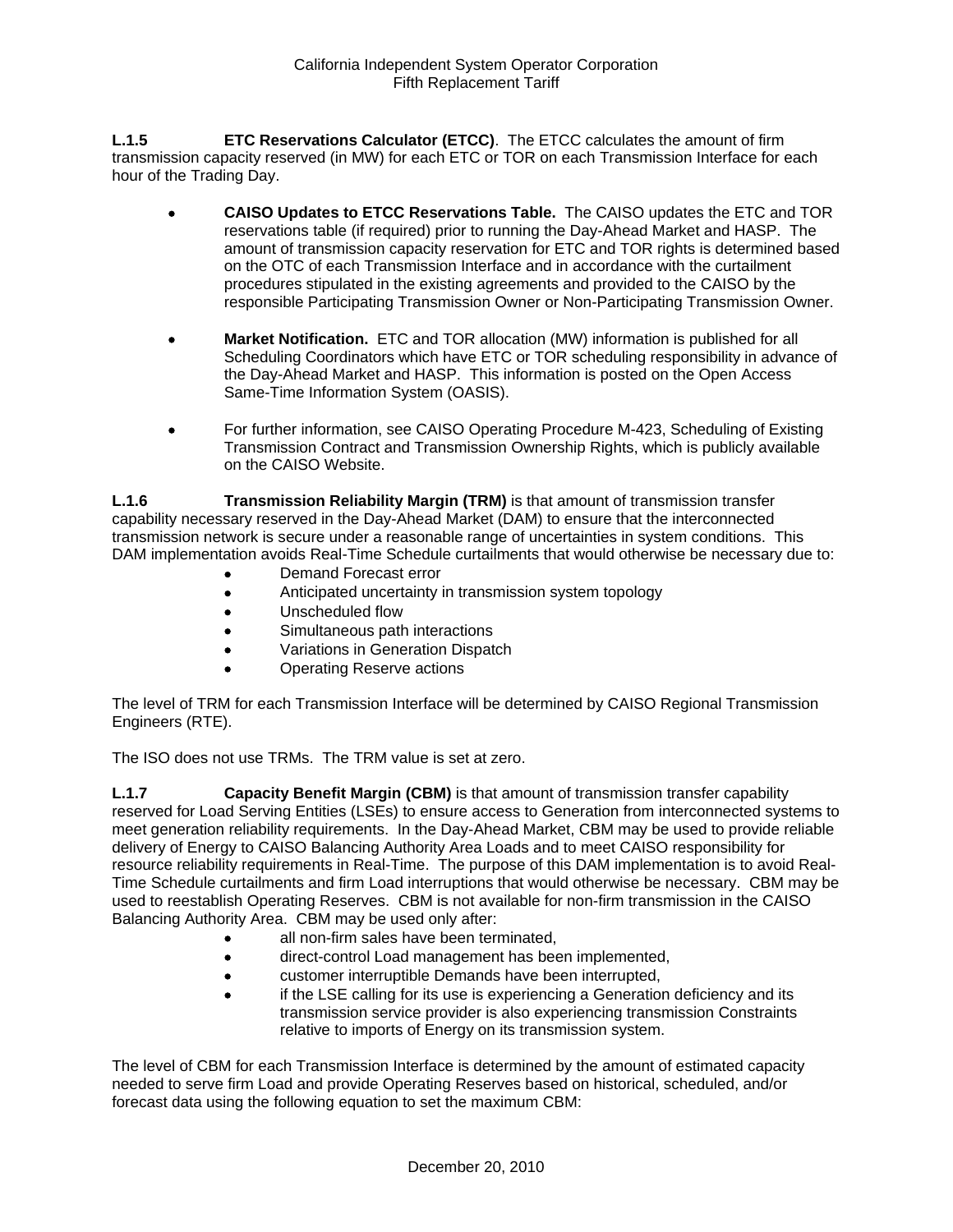CBM = (Demand + Reserves) - Resources

Where:

- Demand = forecasted area Demand
- Reserves = reserve requirements
- Resources = internal area resources plus resources available on other Transmission Interfaces

The ISO does not use CBMs. The CBM value is set at zero.

### **L.2 ATC Algorithm**

The ATC algorithm is a calculation used to determine the transfer capability remaining in the physical transmission network and available for further commercial activity over and above already committed uses. The CAISO posts the ATC values in megawatts (MW) to OASIS in conjunction with the closing events for the Day-Ahead Market and HASP Real-Time Market process.

The following OASIS ATC algorithms are used to implement the CAISO ATC calculation for the ATC rated path (Transmission Interface):

OTC = TTC – CBM – TRM - Operating Constraints

ATC Calculation For Imports:

ATC = OTC – AS from Imports- Net Energy Flow - Hourly Unused TR Capacity.

ATC Calculation For Exports: ATC = OTC – Net Energy Flow - Hourly Unused TR Capacity.

ATC Calculation For Internal Paths 15 and 26: ATC = OTC – Net Energy Flow

| <b>ATC</b>                                                               | <b>ATC MW</b>        | Available Transfer Capability, in MW, per<br>Transmission Interface and path direction.                                                                                           |
|--------------------------------------------------------------------------|----------------------|-----------------------------------------------------------------------------------------------------------------------------------------------------------------------------------|
| Hourly Unused TR<br>Capacity                                             | <b>USAGE MW</b>      | The sum of any unscheduled existing transmission<br>commitments (scheduled transmission rights<br>capacity for ETC or TOR), in MW, per path<br>direction.                         |
| <b>Scheduled Net Energy</b><br>from Imports/Exports<br>(Net Energy Flow) | <b>ENE IMPORT MW</b> | Total hourly net Energy flow for a specified<br>Transmission Interface.                                                                                                           |
| AS from Imports                                                          | AS IMPORT MW         | Ancillary Services scheduled, in MW, as imports<br>over a specified Transmission Interface.                                                                                       |
| <b>OTC</b>                                                               | <b>OTC MW</b>        | Hourly Operating Transfer Capability of a specified<br>Transmission Interface, per path direction, with<br>consideration given to known Constraints and<br>operating limitations. |

The specific data points used in the ATC calculation are each described in the following table.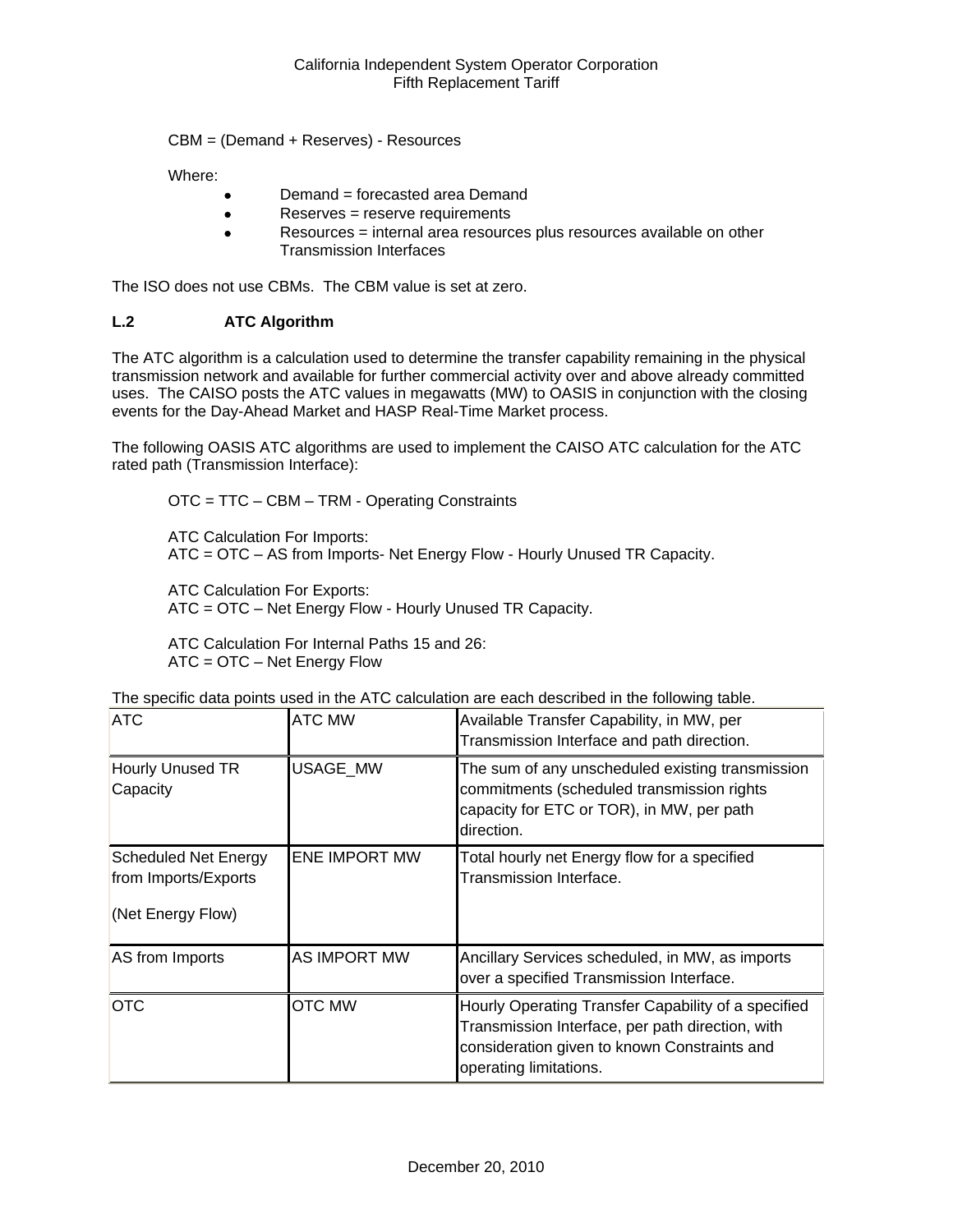| Constraint | <b>Constraint MW</b> | Hourly transmission Constraints, in MW, for a<br>specific Transmission Interface and path direction.          |
|------------|----------------------|---------------------------------------------------------------------------------------------------------------|
| <b>CBM</b> | <b>CBM MW</b>        | Hourly Capacity Benefit Margin, in MW, for a<br>specified Transmission Interface, per Path<br>Direction.      |
| <b>TRM</b> | TRM MW               | Hourly Transmission Reliability Margin, in MW, for a<br>specified Transmission Interface, per path direction. |
| <b>TTC</b> | TTC MW               | Hourly Total Transfer Capability, in MW, of a<br>specified Transmission Interface, per path direction.        |

The links to the CAISO Website where the actual ATC mathematical algorithms and other ATC calculational information are located are as follows:

Operating Procedures – Transmission http://www.caiso.com/thegrid/operations/opsdoc/transmon/index.html

Operating Procedure - Total Transfer Capability Methodology http://www.caiso.com/1bfe/1bfe98134fa0.pdf

Operating Procedure - System Operating Methodology http://www.caiso.com/1c13/1c1390d420810.pdf

Business Practice Manual for Market Operations https://bpm.caiso.com/bpm/bpm/version/000000000000005

OASIS – Transmission Information http://oasis.caiso.com/mrtu-oasis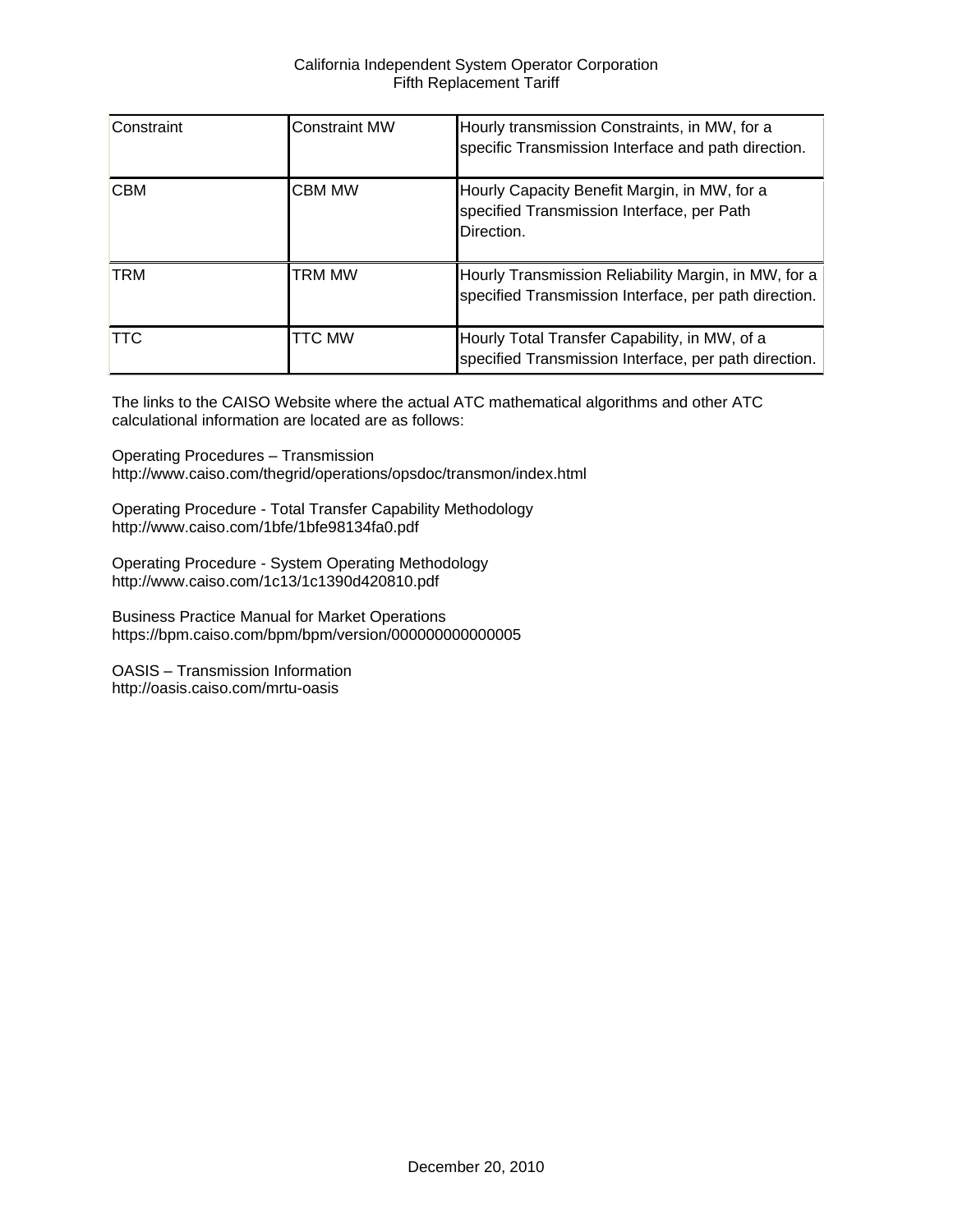## **L.3 ATC Process Flowchart**



## **Available Transmission Capability**

\* ETCC - Existing Transmission Contract Calculator

(1) WECC rated path methodology

 $(2)$  S-322

## **L.4 TTC – OTC Determination**

All transfer capabilities are developed to ensure that power flows are within their respective operating limits, both pre-Contingency and post-Contingency. Operating limits are developed based on thermal, voltage and stability concerns according to industry reliability criteria (WECC/NERC) for transmission paths. The process for developing TTC or OTC is the same with the exception of inclusion or exclusion of operating Constraints based on system conditions being studied. Accordingly, further description of the process to determine either OTC or TTC will refer only to TTC.

**L.4.1** Transfer capabilities for studied configurations may be used as a maximum transfer capability for similar conditions without conducting additional studies. Increased transfer capability for similar conditions must be supported by conducting appropriate studies.

**L.4.1.2** At the CAISO, studies for all major inter-area paths (mostly 500 kV) OTC are governed by the California Operating Studies Subcommittee (OSS) as one of four sub-regional study groups of the WECC OTCPC (i.e., for California sub-region), which provides detailed criteria and methodology. For transmission system elements below 500 kV the methodology for calculating these flow limits is detailed in Section L.4.3 and is applicable to the operating horizon.

**L.4.2** Transfer capability may be limited by the physical and electrical characteristics of the systems including any one or more of the following:

> **Thermal Limits** – Thermal limits establish the maximum amount of electric current that a transmission line or electrical facility can conduct over a specified time-period as established by the Transmission Owner.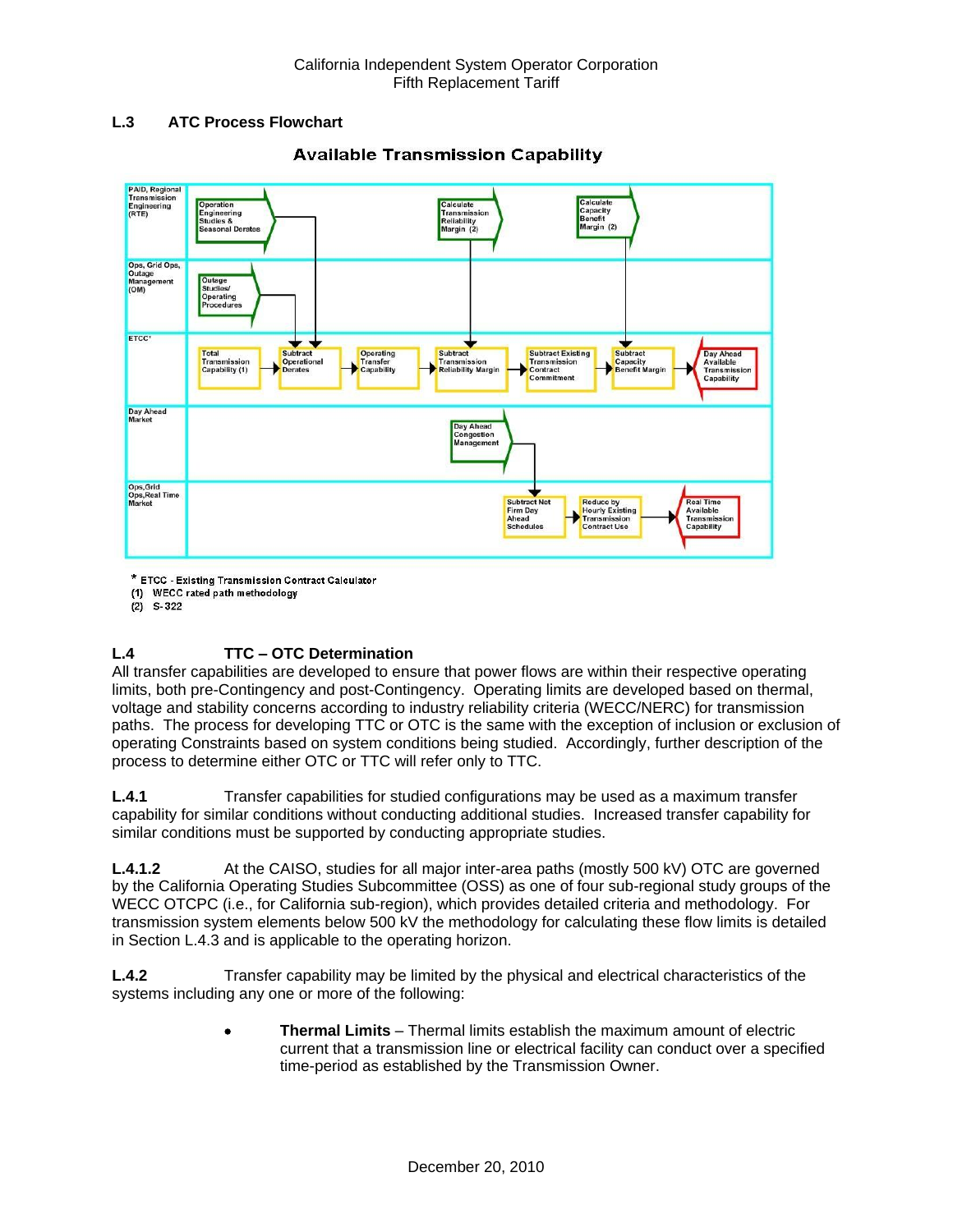- **Voltage Limits** System voltages and changes in voltages must be maintained within the range of acceptable minimum and maximum limits to avoid a widespread collapse of system voltage.
- **Stability Limits** The transmission network must be capable of surviving disturbances through the transient and dynamic time-periods (from milliseconds to several minutes, respectively) following the disturbance so as to avoid generator instability or uncontrolled, widespread interruption of electric supply to customers.

**L.4.3 Determination of transfer capability** is based on computer simulations of the operation of the interconnected transmission network under a specific set of assumed operating conditions. Each simulation represents a single "snapshot" of the operation of the interconnected network based on the projections of many factors. As such, they are viewed as reasonable indicators of network performance and may ultimately be used to determine Available Transfer Capability. The study is meant to capture the worst operating scenario based on the RTE experience and good engineering judgment.

**L.4.3.1 System Limits** – The transfer capability of the transmission network may be limited by the physical and electrical characteristics of the systems including thermal, voltage, and stability consideration. Once the critical Contingencies are identified, their impact on the network must be evaluated to determine the most restrictive of those limitations. Therefore, the TTC1 becomes:

 $TTC_1$  = lesser of {Thermal Limit, Voltage Limit, Stability Limit} following N-1<sub>worst</sub>

**L.4.3.2** Parallel path flows will be considered in determining transfer capability and must be sufficient in scope to ensure that limits throughout the interconnected network are addressed. In some cases, the parallel path flows may result in transmission limitations in systems other than the transacting systems, which can limit the TTC between two transacting areas. This will be labeled  $TTC<sub>2</sub>$ . Combined with **Section L**.4.3.1 above TTC becomes:

TTC = lesser of  $\{TTC_1$  or  $TTC_2\}$ 

## **L.5 Developing a Power Flow Base-Case**

**L.5.1 Base-cases** will be selected used to model reality to the greatest extent possible including attributes like area Generation, area Load, Intertie flows, etc. At other times (e.g., studying longer range horizons), it is prudent to stress a base-case by making one or more attributes (Load, Generation, line flows, path flows, etc.) of that base-case more extreme than would otherwise be expected.

## **L.5.2 Power Flow Base-Cases Separated By Geographic Region**

The standard RTE base-cases are split into five geographical regions in the CAISO Controlled Grid including the Bay Area, Fresno Area, North Area, SDG&E Area, and SCE Area.

## **L.5.3 Power Flow Base-Cases Selection Methodology**

The RTE determines the studied geographical area of the procedure. This determines the study basecases from the Bay Area, Fresno Area, North Area, SCE Area, or SDG&E Area.

The transfer capability studies may require studying a series of base-cases including both peak and offpeak operation conditions.

## **L.5.4 Update a Power Flow Base-Case**

After the RTE has obtained one or more base-case studies, the base-case will be updated to represent the current grid conditions during the applicable season. The following will be considered to update the base-cases: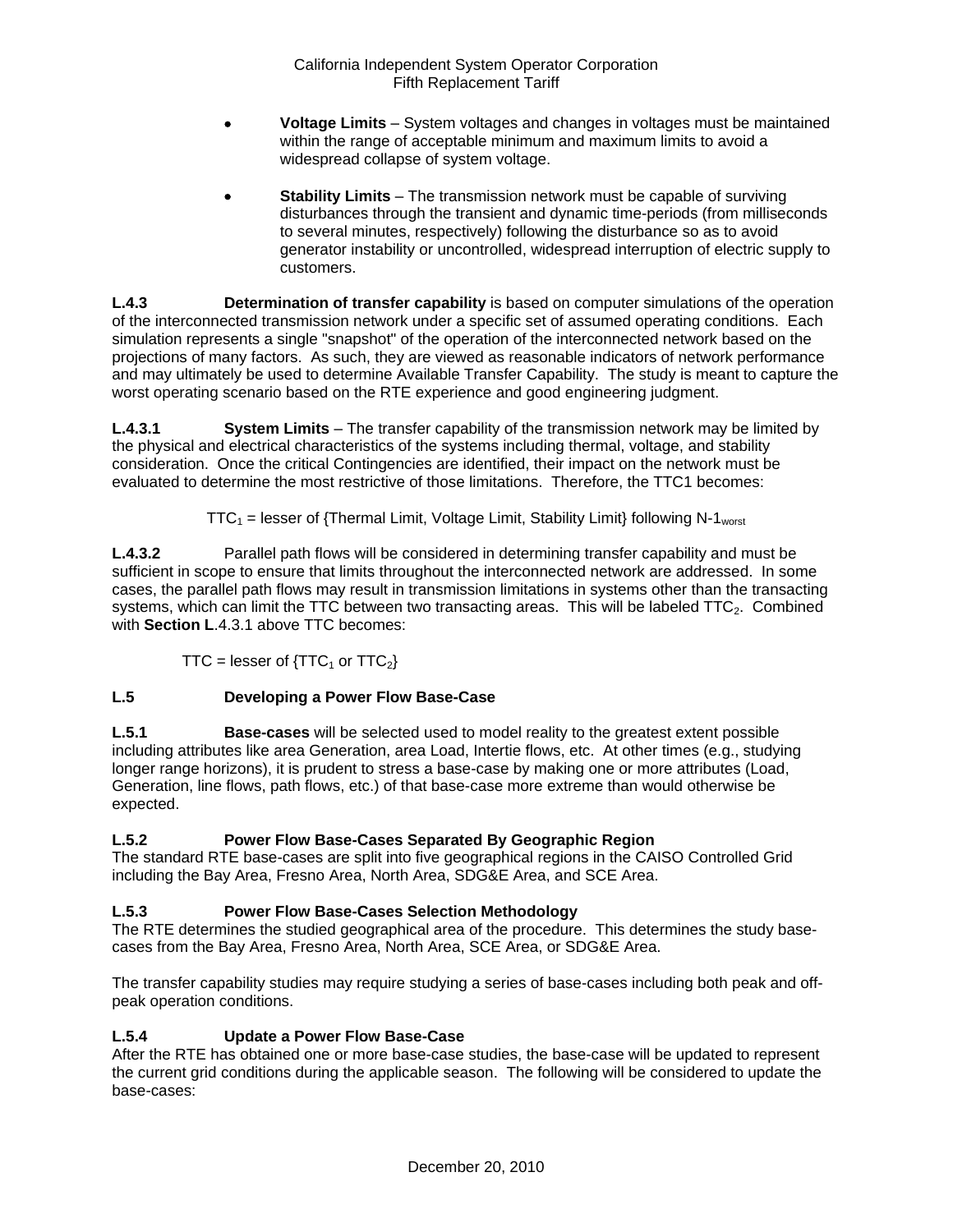- Recent transmission network changes and updates
- Overlapping scheduled and Forced Outages
- Area Load level
- Major path flows
- Generation level
- Voltage levels
- Operating requirements

### **L.5.4.1 Outage Consideration**

Unless detailed otherwise, the RTE considers modeling Outages of:

- **•** Transmission lines, 500 kV
- **Transformers, 500/230 kV**
- **•** Large Generating Units
- **•** Generating Units within the studied area
- Transmission elements within the studied area

At the judgment of the RTE, only the necessary Outages will be modeled to avoid an unnecessarily burdensome and large number of base-cases.

### **L.5.4.2 Area Load Level**

Base-case Demand levels should be appropriate to the current studied system conditions and customer Demand levels under study and may be representative of peak, off-peak or shoulder, or light Demand conditions. The RTE estimates the area Load levels to be utilized in the peak, partial-peak and/or offpeak base-cases. The RTE will utilize the current CAISO Load forecasting program (e.g., ALFS), ProcessBook (PI) or other competent method to estimate Load level for the studied area. Once the RTE has determined the correct Load levels to be utilized, the RTE may scale the scale the base-case Loads to the area studied, as appropriate.

## **L.5.4.3 Modify Path Flows**

The scheduled electric power transfers considered representative of the base system conditions under analysis and agreed upon by the parties involved will be used for modeling. As needed, the RTE may estimate select path flows depending on the studied area. In the event that it is not possible to estimate path flows, the RTE will make safe assumptions about the path flows. A safe assumption is more extreme or less extreme (as conservative to the situation) than would otherwise be expected. If path flow forecasting is necessary, if possible the RTE will trend path flows on previous similar days.

#### **L.5.4.4 Generation Level**

Utility and non-utility Generating Units will be updated to keep the swing Generating Unit at a reasonable level. The actual unit-by-unit Dispatch in the studied area is more vital than in the un-studied areas. The RTE will examine past performance of select Generating Units to estimate the Generation levels, focusing on the Generating Units within the studied area. In the judgment of the RTE, large Generating Units outside the studied area will also be considered.

#### **L.5.4.5 Voltage Levels**

Studies will maintain appropriate voltage levels, based on operation procedures for critical buses for the studied base-cases. The RTE will verify that bus voltage for critical busses in within tolerance. If a bus voltage is outside the tolerance band, the RTE will model the use of voltage control devices (e.g., synchronous condensers, shunt capacitors, shunt reactors, series capacitors, generators).

#### **L.6 Contingency Analysis**

The RTE will perform Contingency analysis studies in an effort to determine the limiting conditions, especially for scheduled Outages, including pre- and post-Contingency power flow analysis modeling preand post-Contingency conditions and measuring the respective line flows, and bus voltages.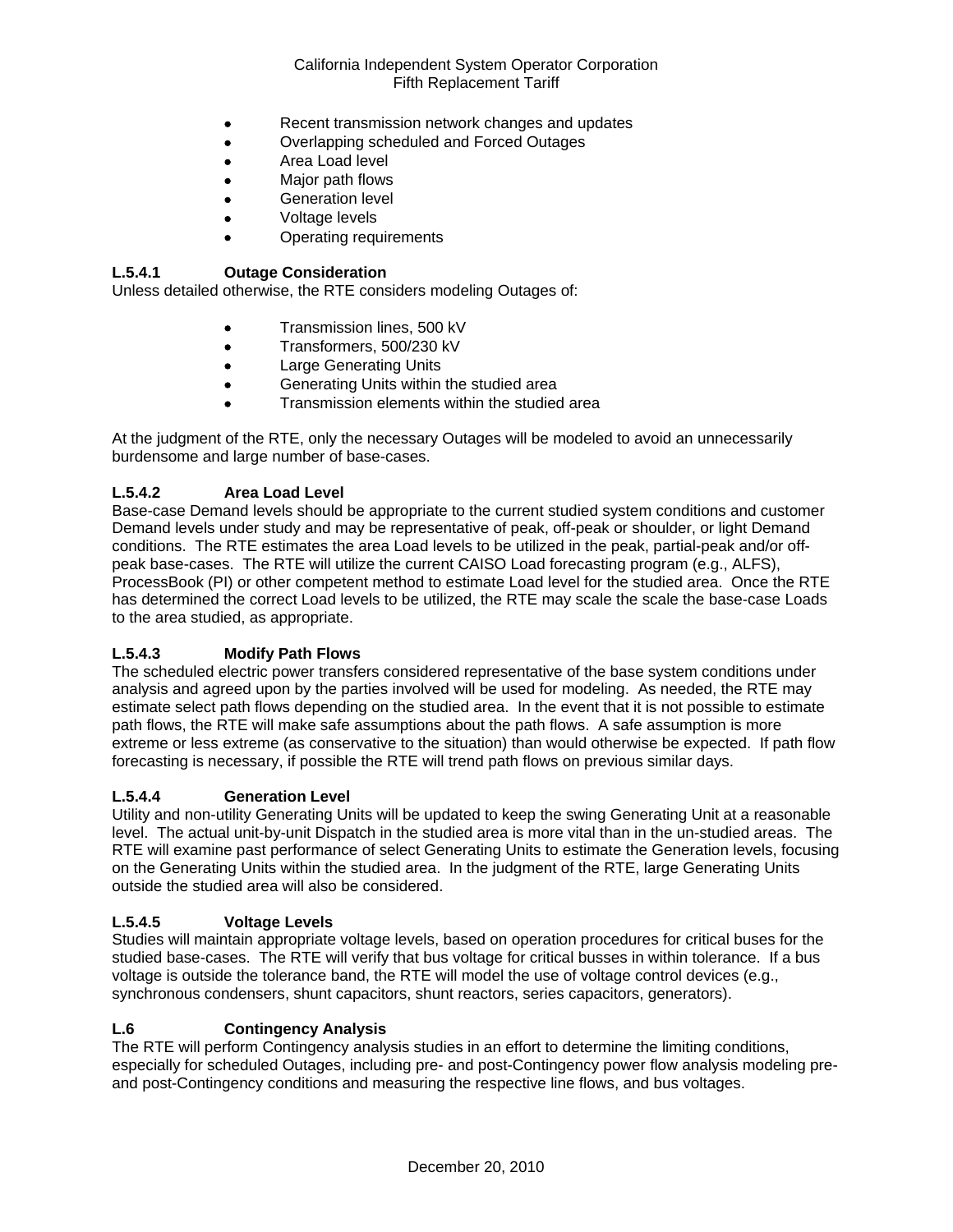Other studies like reactive margin and stability may be performed as deemed appropriate.

### **L.6.1 Operating Criteria and Study Standards**

Using standards derived from NERC and WECC Reliability Standards and historical operating experience, the RTE will perform Contingency analysis with the following operating criteria:

### **Pre-Contingency**

- All pre-Contingency line flows shall be at or below their normal ratings.
- All pre-Contingency bus voltages shall be within a pre-determined operating range.

#### **Post-Contingency**

- All post-Contingency line flows shall be at or below their emergency ratings.
- All post-Contingency bus voltages shall be within a pre-determined operating range.

### **The RTE models the following Contingencies:**

- Generating Unit Outages (including combined cycle Generating Unit Outages which are considered single Contingencies).
- Line Outages
- Line Outages combined with one Generating Unit Outage
- Transformer Outages
- Synchronous condenser Outages
- Shunt capacitor or capacitor bank Outages
- Series capacitor Outages
- Static VAR compensator Outages
- Bus Outages bus Outages can be considered for the following ongoing Outage conditions.
	- o For a circuit breaker bypass-and-clear Outage, bus Contingencies shall be taken on both bus segments that the bypassed circuit breaker connects to.
	- o For a bus segment Outage, the remaining parallel bus segment shall be considered as a single Contingency.
	- o Credible overlapping Contingencies Overlapping Contingencies typically include transmission lines connected to a common tower or close proximity in the same right-of-way.

#### **L.6.2 Manual Contingency Analysis**